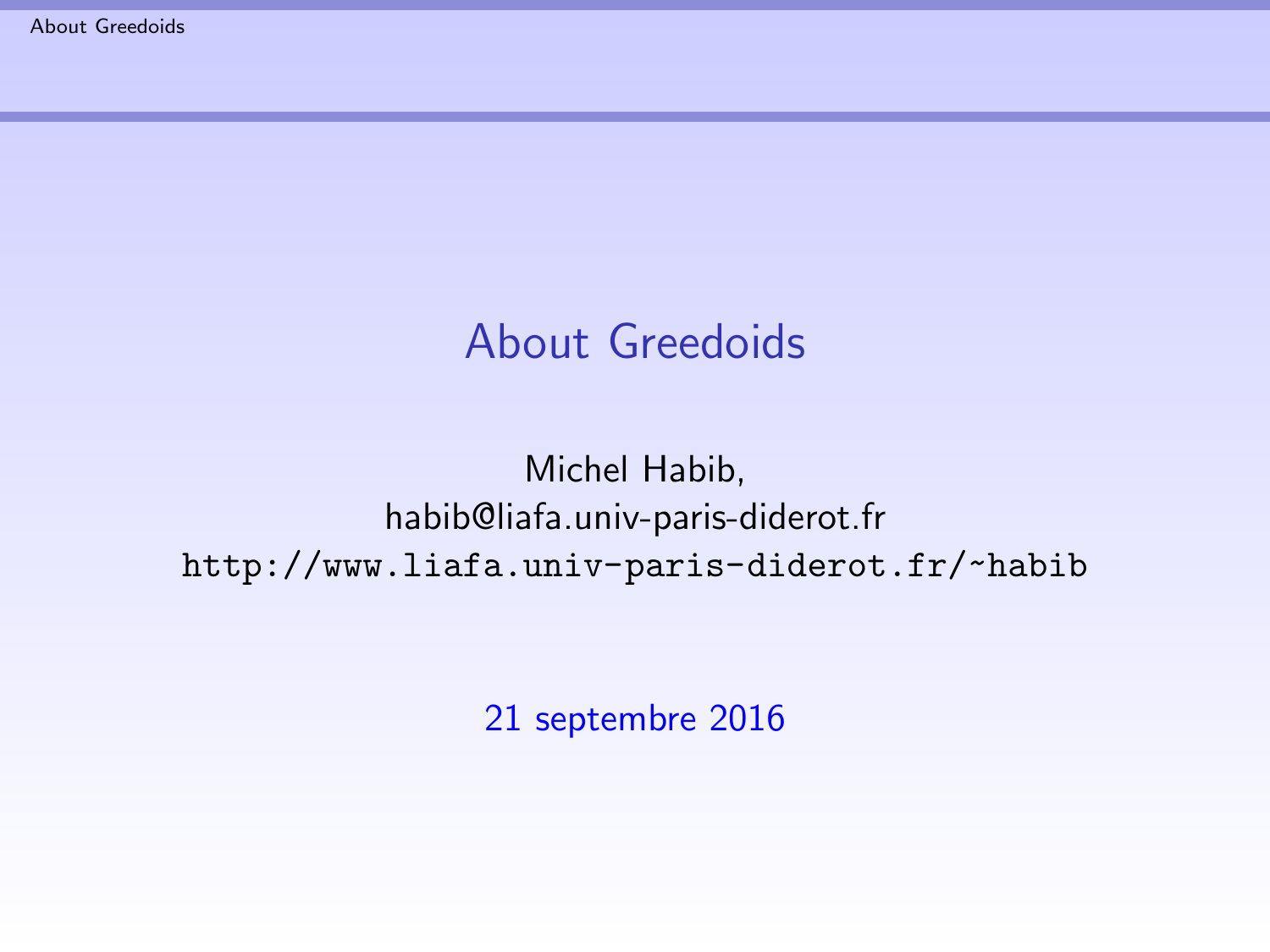# **Schedule**

[A tour in greediness,](#page-3-0)

[Interval property and greedoid rank function](#page-21-0)

[Rank functions for greedoids](#page-23-0)

[Greedoids as languages,](#page-25-0)

[Branchings and Prim, Dijkstra algorithms](#page-36-0)

[Other examples](#page-40-0)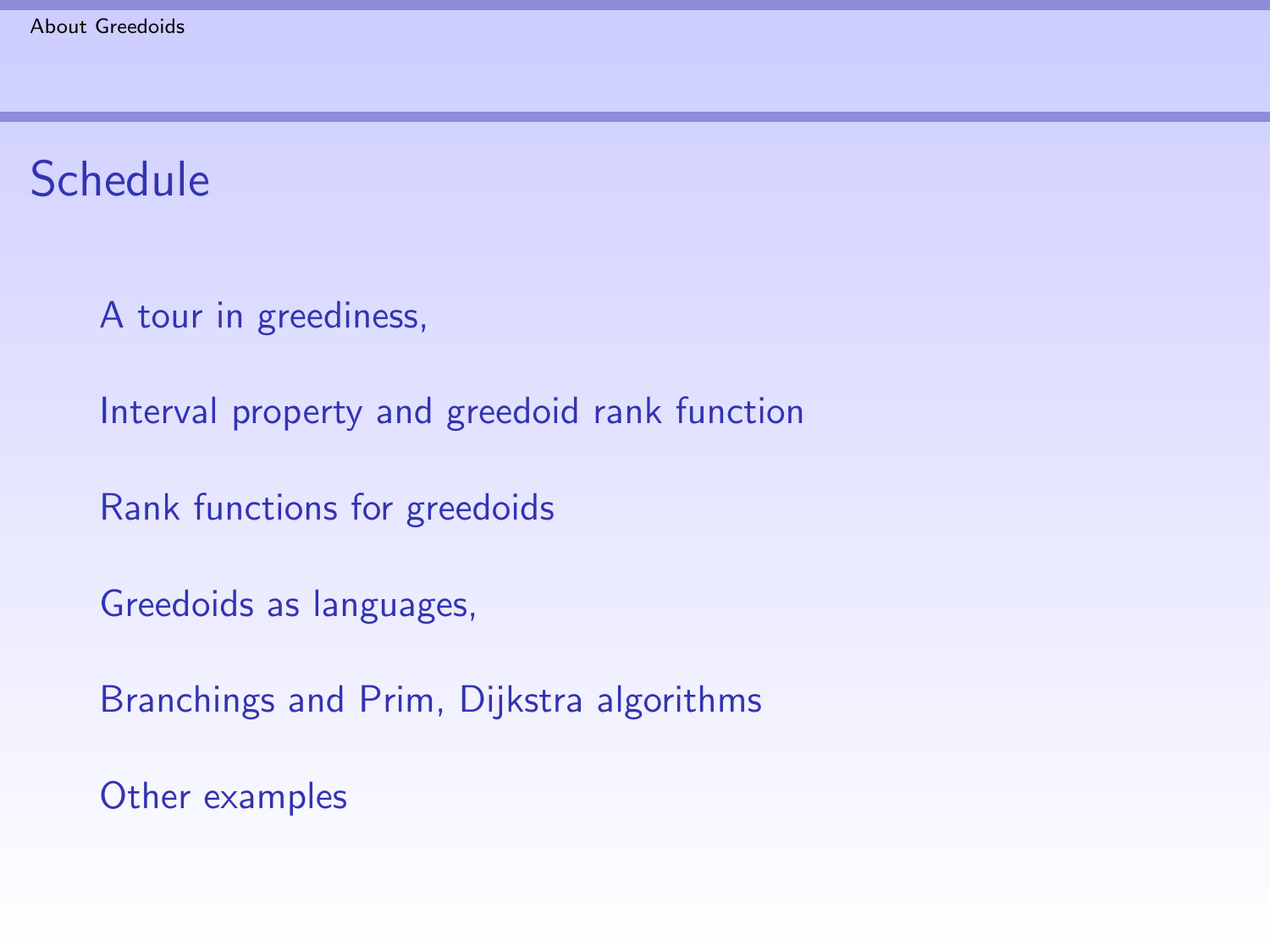The objective is to understand algorithmic greediness, and in particular why it works so well in applications.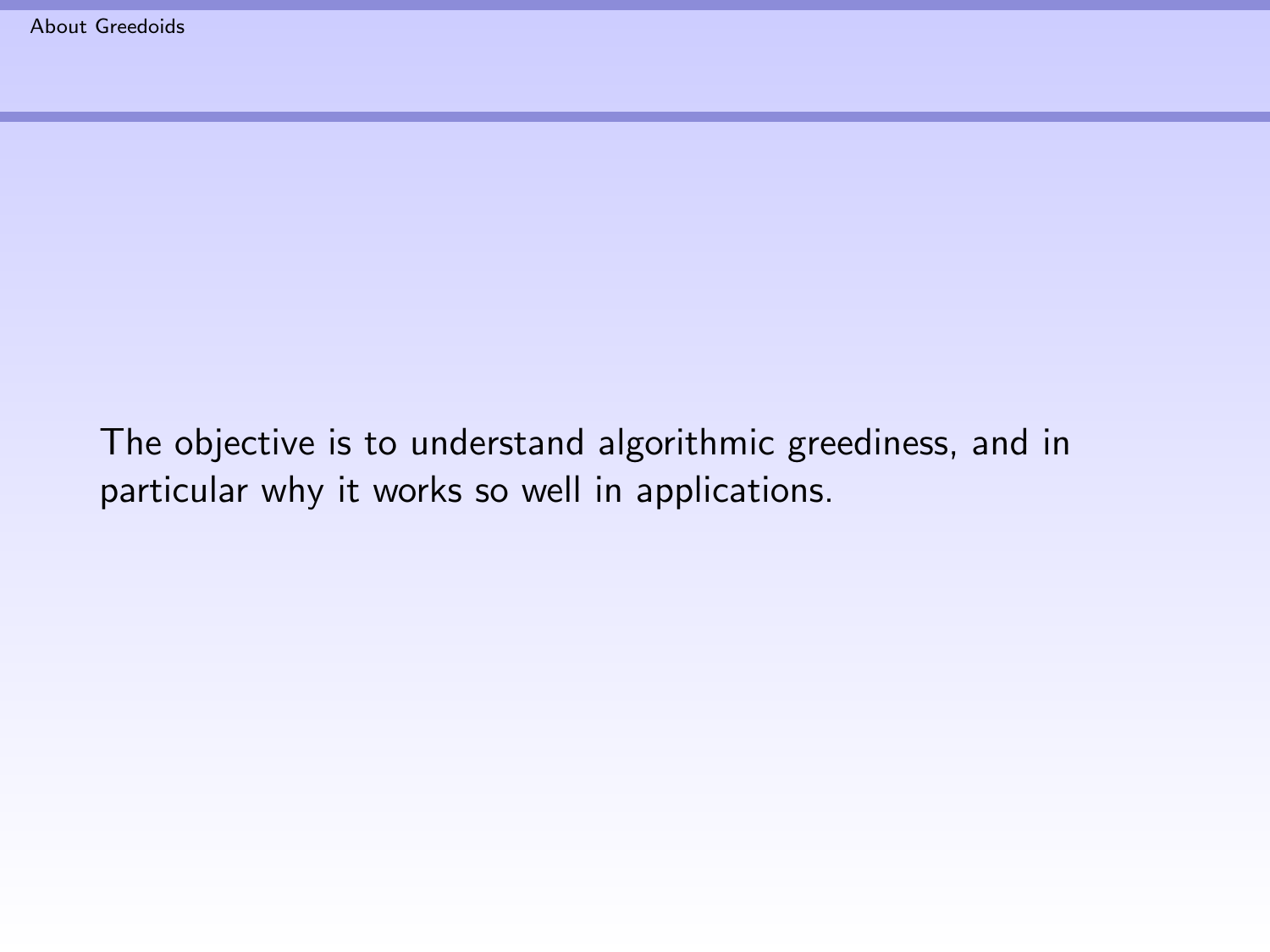<span id="page-3-0"></span> $L$ [A tour in greediness,](#page-3-0)



FIGURE: Greediness Landscape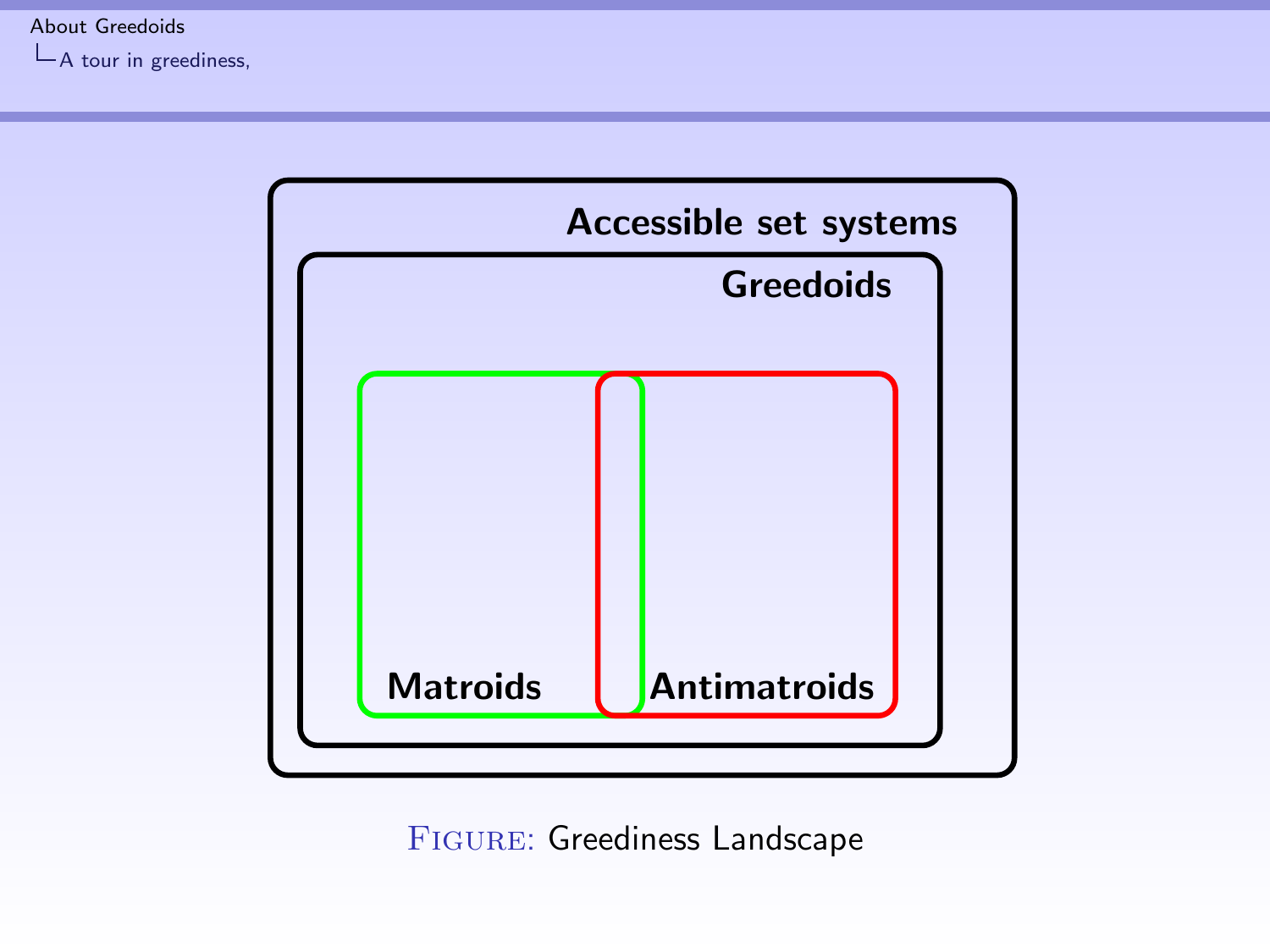<span id="page-4-0"></span>[About Greedoids](#page-0-0)

 $L$ [A tour in greediness,](#page-4-0)

# En français le Glouton ou Carcajou

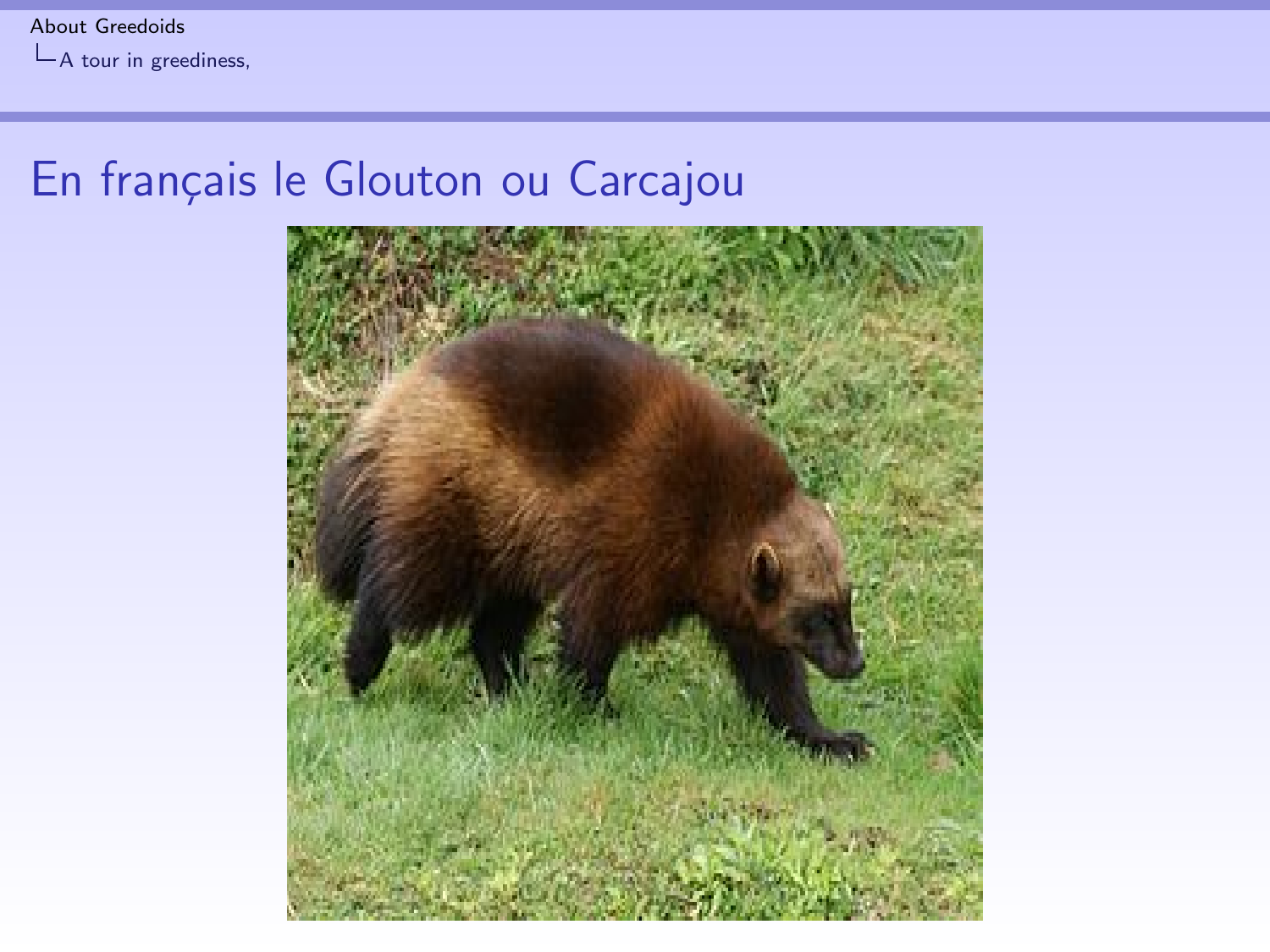# <span id="page-5-0"></span>Accessible systems

 $(V, \mathcal{F})$  is an accessible system if it satisfies the following condition : a finite set  $V$ ,  $\mathcal F$  a family of subsets of  $V$  that satisfies :

$$
1. \varnothing \in \mathcal{F}
$$

2. If  $X \in \mathcal{F}$  such that  $X \neq \emptyset$  then  $\exists x \in X$  such that  $X \setminus x \in \mathcal{F}$ 

Remarks :

- If F is not empty then axiom 2 implies that  $\emptyset \in \mathcal{F}$ . Axiom 2 is just a weakening of the hereditary property of matroids.
- $\triangleright$  For every accessible set, there exists a way to build it from the empty set by adding at each step a new element.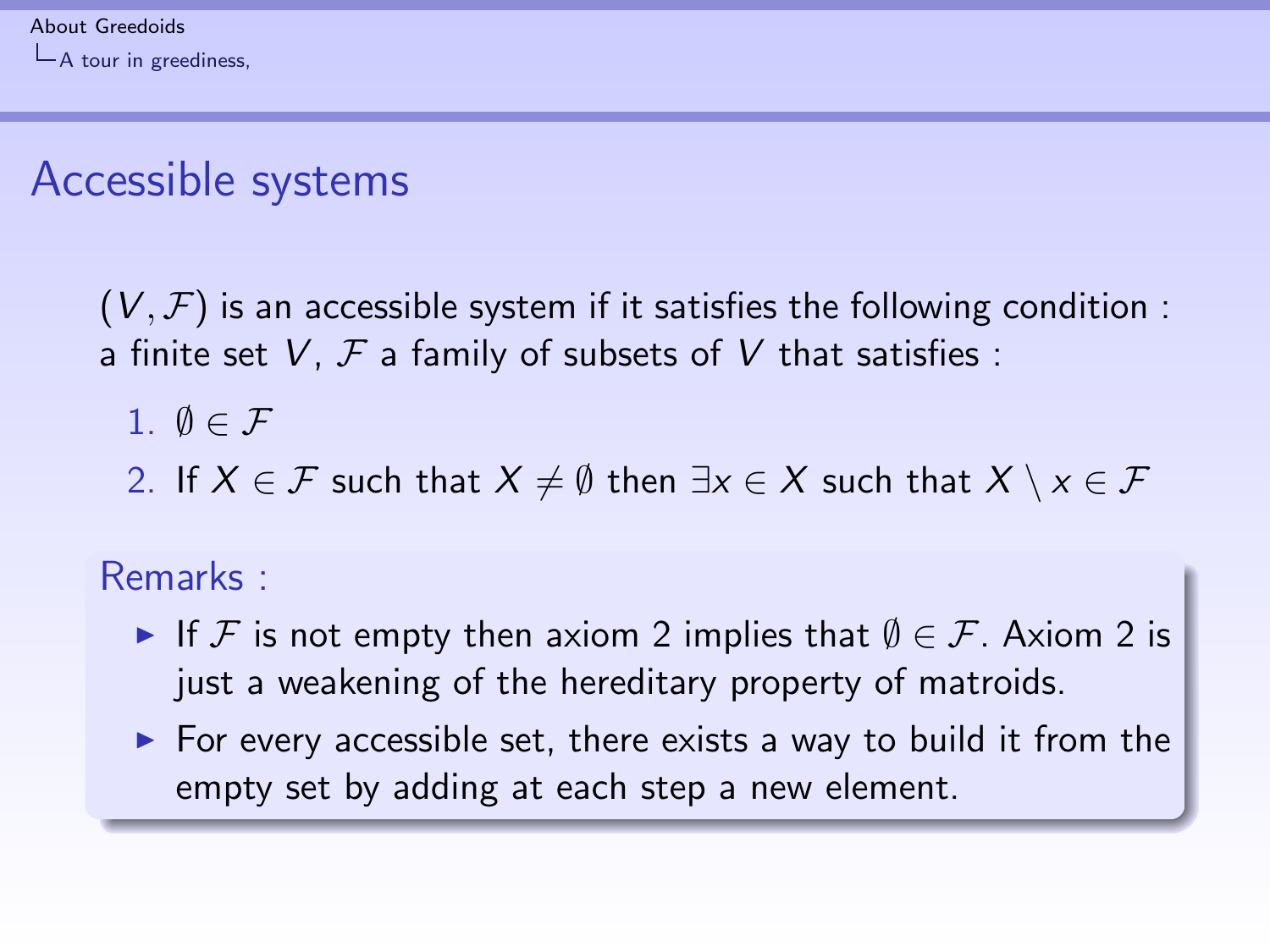# <span id="page-6-0"></span>Accessible exchange systems also called gredoids

 $GR = (V, F)$  an accessible exchange system or greedoid : for a finite set V, is  $\mathcal F$  a family of subsets of V that satisfies :

- 1.  $\emptyset \in \mathcal{F}$
- 2. If  $X \in \mathcal{F}$  such that  $X \neq \emptyset$  then  $\exists x \in X$  such that  $X \setminus x \in \mathcal{F}$
- 3. If  $X, Y \in \mathcal{F}$  et  $|X| = |Y| + 1$  then  $\exists x \in X$ -Y such that :  $Y \cup \{x\} \in \mathcal{F}.$
- 4. Or equivalently If  $X, Y \in \mathcal{F}$  et  $|X| > |Y|$  then  $\exists x \in X$ -Y such that :  $Y \cup \{x\} \in \mathcal{F}.$

#### **Notation**

An element of  $\mathcal F$  is called a feasible element.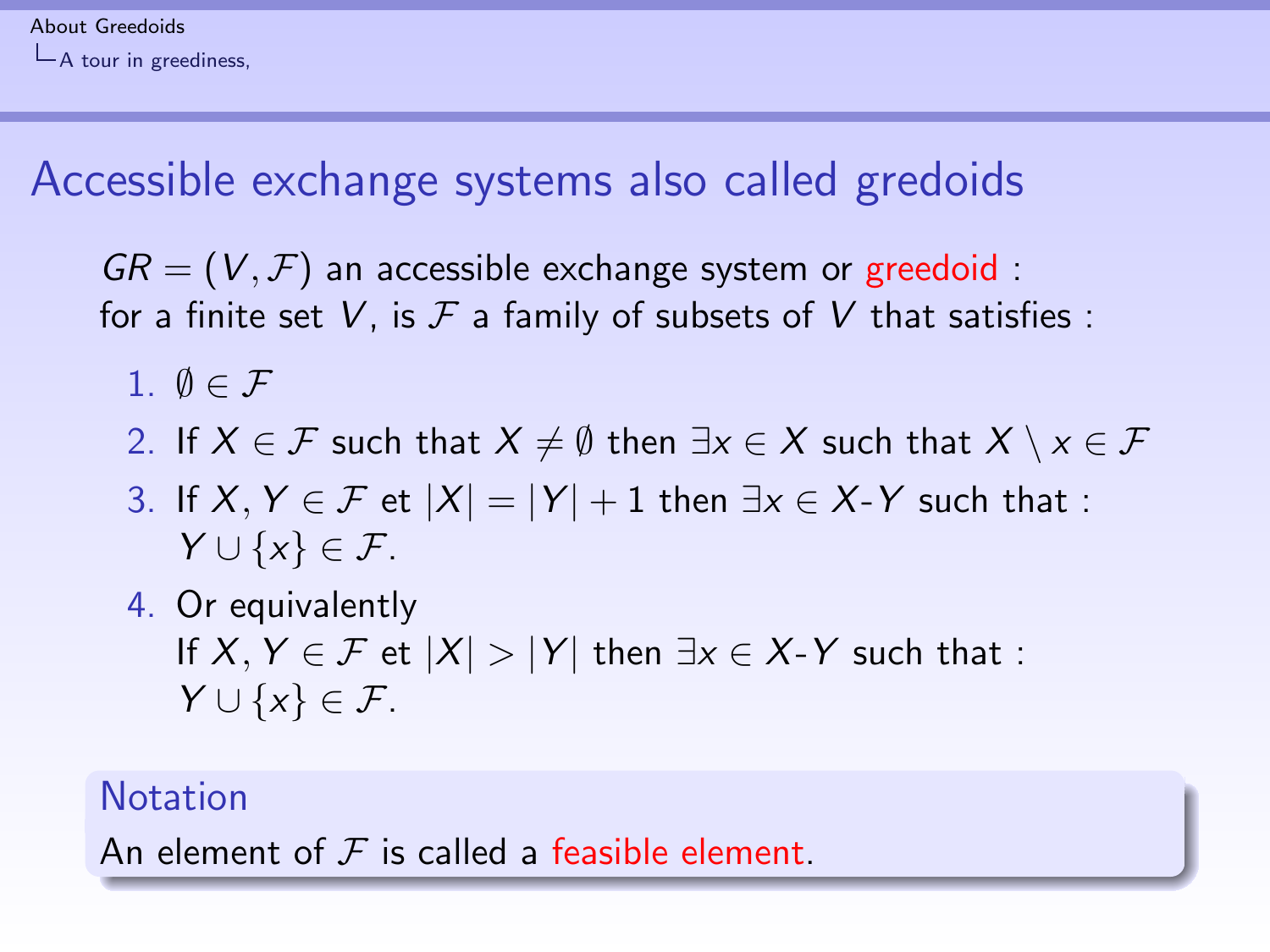<span id="page-7-0"></span>[About Greedoids](#page-0-0)

 $L$ [A tour in greediness,](#page-7-0)

As a consequence : All maximal (under inclusion) elements of  $\mathcal F$  have the same size are called basis. This common size is called the rank of the greedoid.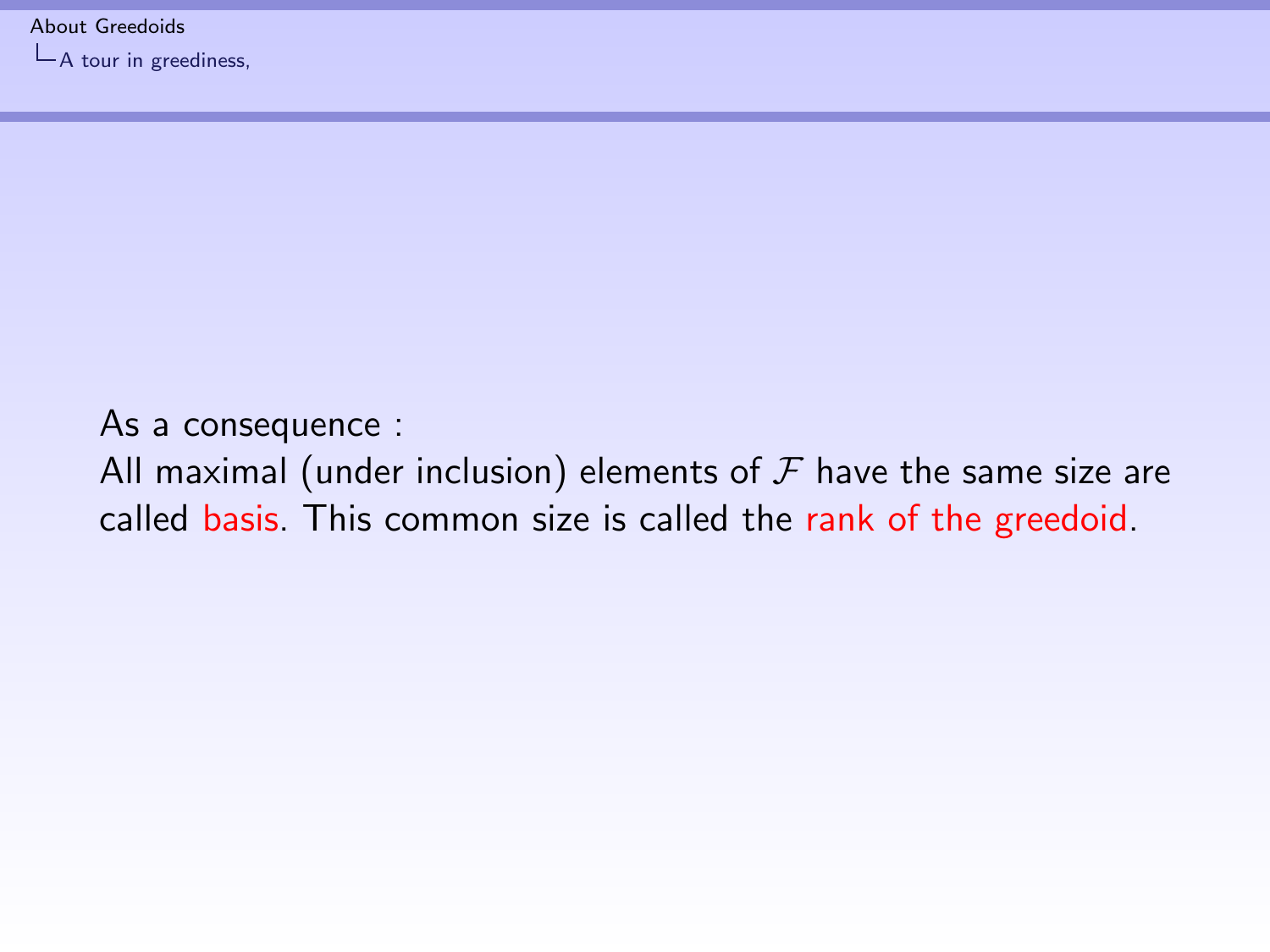# <span id="page-8-0"></span>A matroid by its independents

Withney [1935] : Let  $M = (X, \mathcal{I})$  be a set family where X is a finite ground set and  $\mathcal I$  a family of subsets of  $X$ .  $M$  is a matroid if it satisfies the 3 following axioms :

$$
1. \ \emptyset \in \mathcal{I}
$$

2. If 
$$
I \in \mathcal{I}
$$
 alors  $\forall J \subseteq I$ ,  $J \in \mathcal{I}$ 

3. If 
$$
I, J \in \mathcal{I}
$$
 et  $|I| = |J| + 1$  then  $\exists x \in I-J$  such that :  
 $J \cup \{x\} \in \mathcal{I}$ .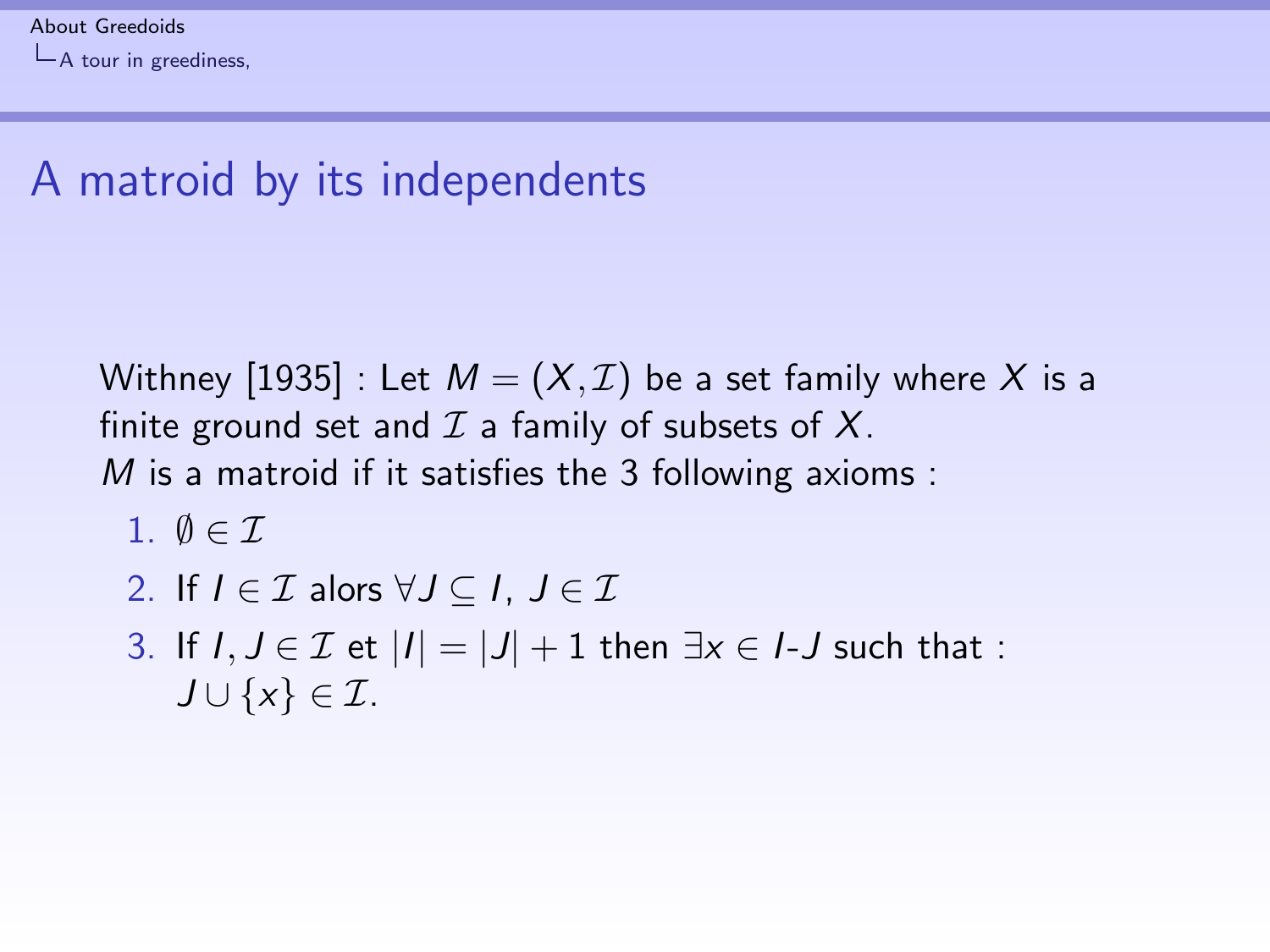<span id="page-9-0"></span> $L$ [A tour in greediness,](#page-9-0)

## Variations around axiom 3

- ► 3' If  $I, J \in \mathcal{I}$  and  $|I| > |J|$  then  $\exists x \in I$ -J such that :  $J \cup \{x\} \in \mathcal{I}.$
- $\triangleright$  3"  $\forall A \subseteq X$  and  $\forall I, J \subseteq A, I, J \in \mathcal{I}$  and maximal then  $|I| = |J|$
- It is easy to be convinced that 3, 3' and 3" are equivalent.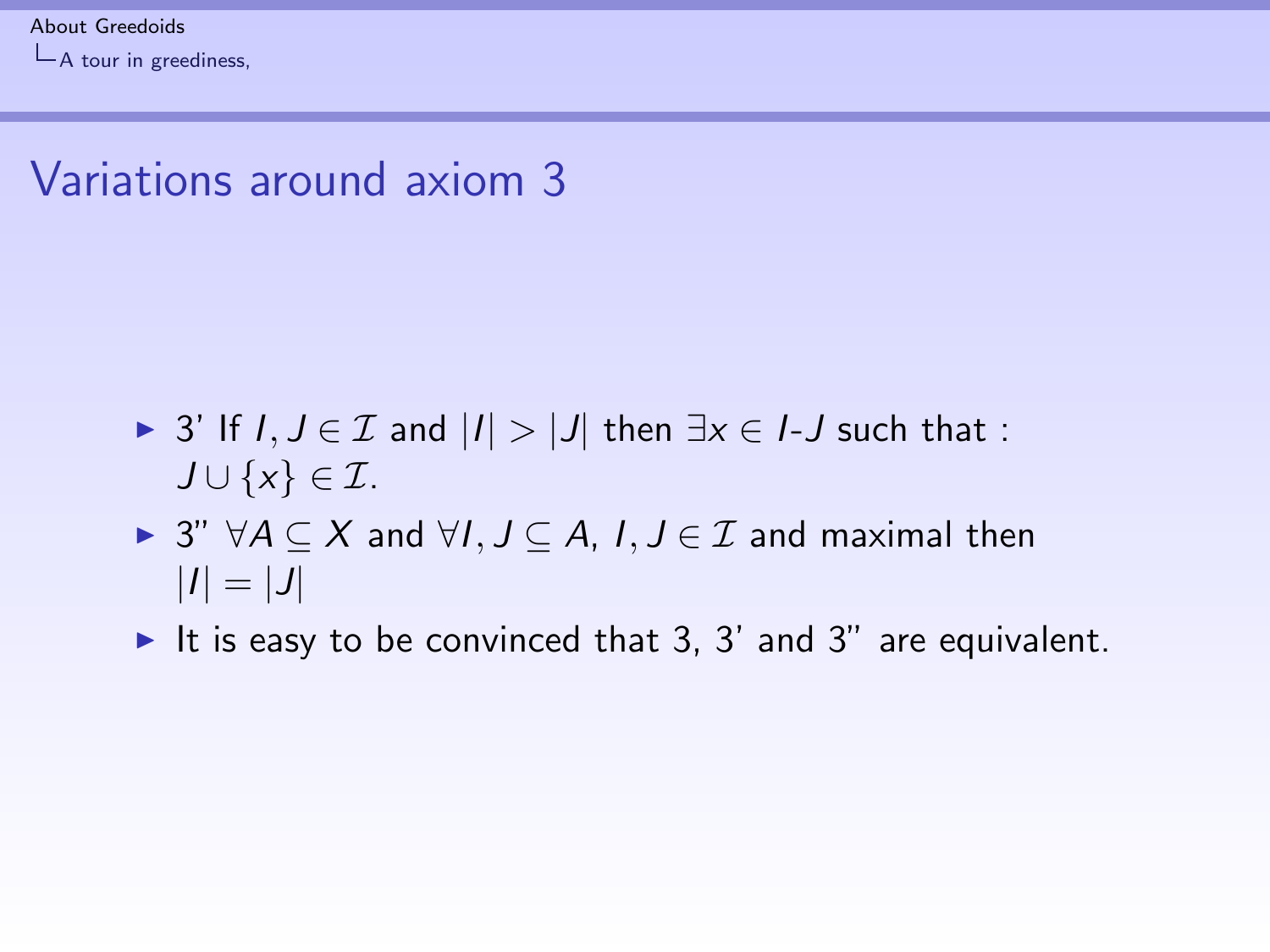<span id="page-10-0"></span>[About Greedoids](#page-0-0)

 $L$ [A tour in greediness,](#page-10-0)

To be an hereditary family is stronger than axiom 2 of greedoids. Thus every matroid is a greedoid. Furthermore matroids are exactly the hereditary greedoids.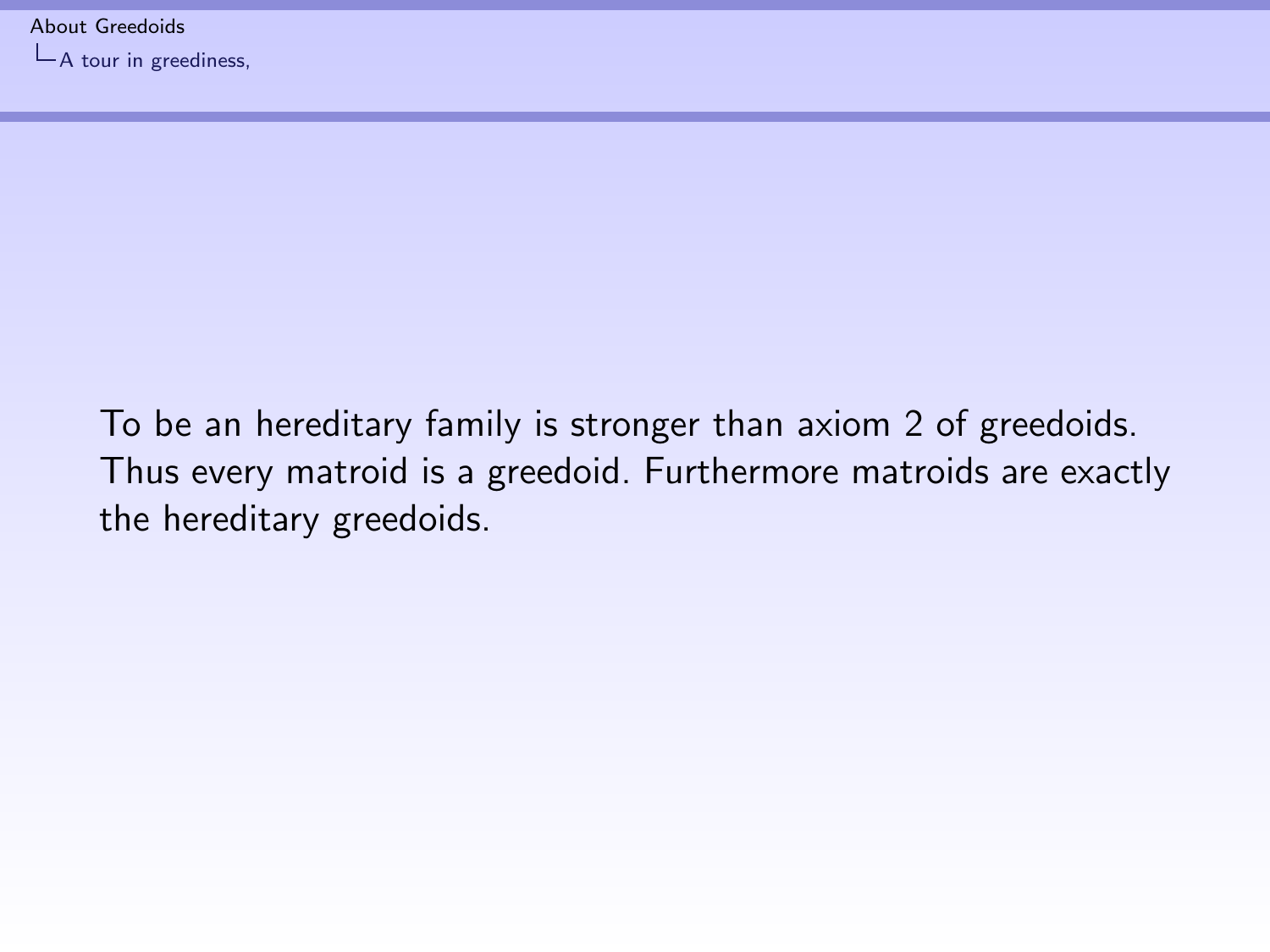# <span id="page-11-0"></span>Examples of greedoid :

### Rooted trees systems or undirected branchings For an undirected connected graph G and a vertex  $r \in G$ , we define the set systems :  $(E(G),\mathcal{F})$ Where  $F \in \mathcal{F}$  iff F is the edge set of a tree containing r.

#### Rooted trees gredoids

Axiom 1 of greedoids is trivially satisfied, because  $r$  itself is a tree rooted in r.

If  $F$  defines a tree and has at least one edge, then it contains least two leaves x, y. Say  $x \neq r$  and  $e_x$  its attached edge.

 $F \setminus e_x$  is a tree (eventually empty is  $y = r$ ). Therefore axiom 2 is satisfied.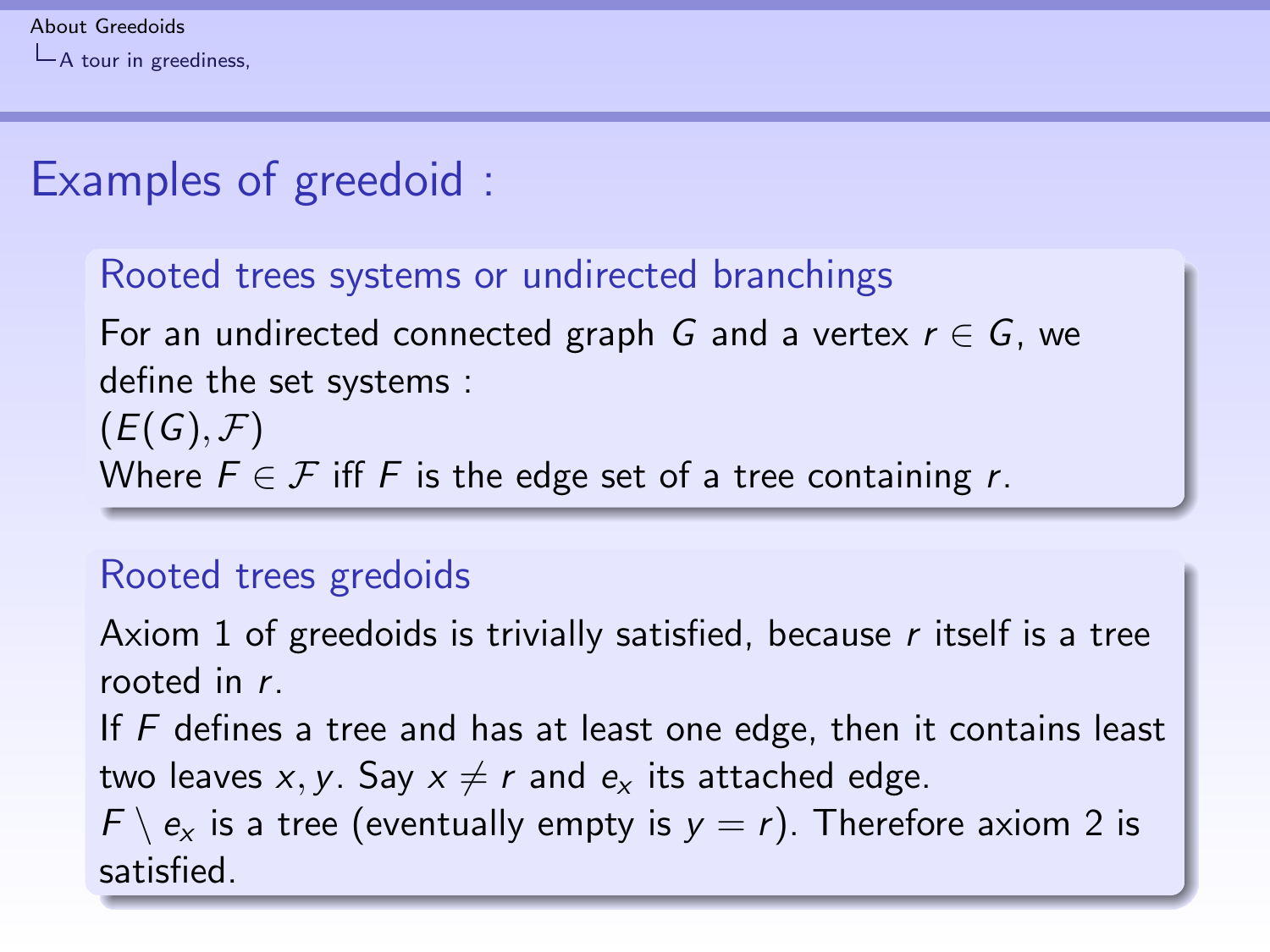#### <span id="page-12-0"></span>Axiom 3

Let X, Y be two subtrees rooted in r such that :  $|X| > |Y|$ . If we denote by  $span(X)$ , resp. span(Y) the set of vertices adjacent to at least one edge of  $X$ , resp. Y.  $|span(X)| > |span(Y)|$  and therefore if we consider the cut C yielded by  $span(Y)$  in  $span(X)$  around the component containing r, there exists at least one edge e in this cut and  $Y + e$  is a tree containing r.

So  $Y + e \in \mathcal{F}$ .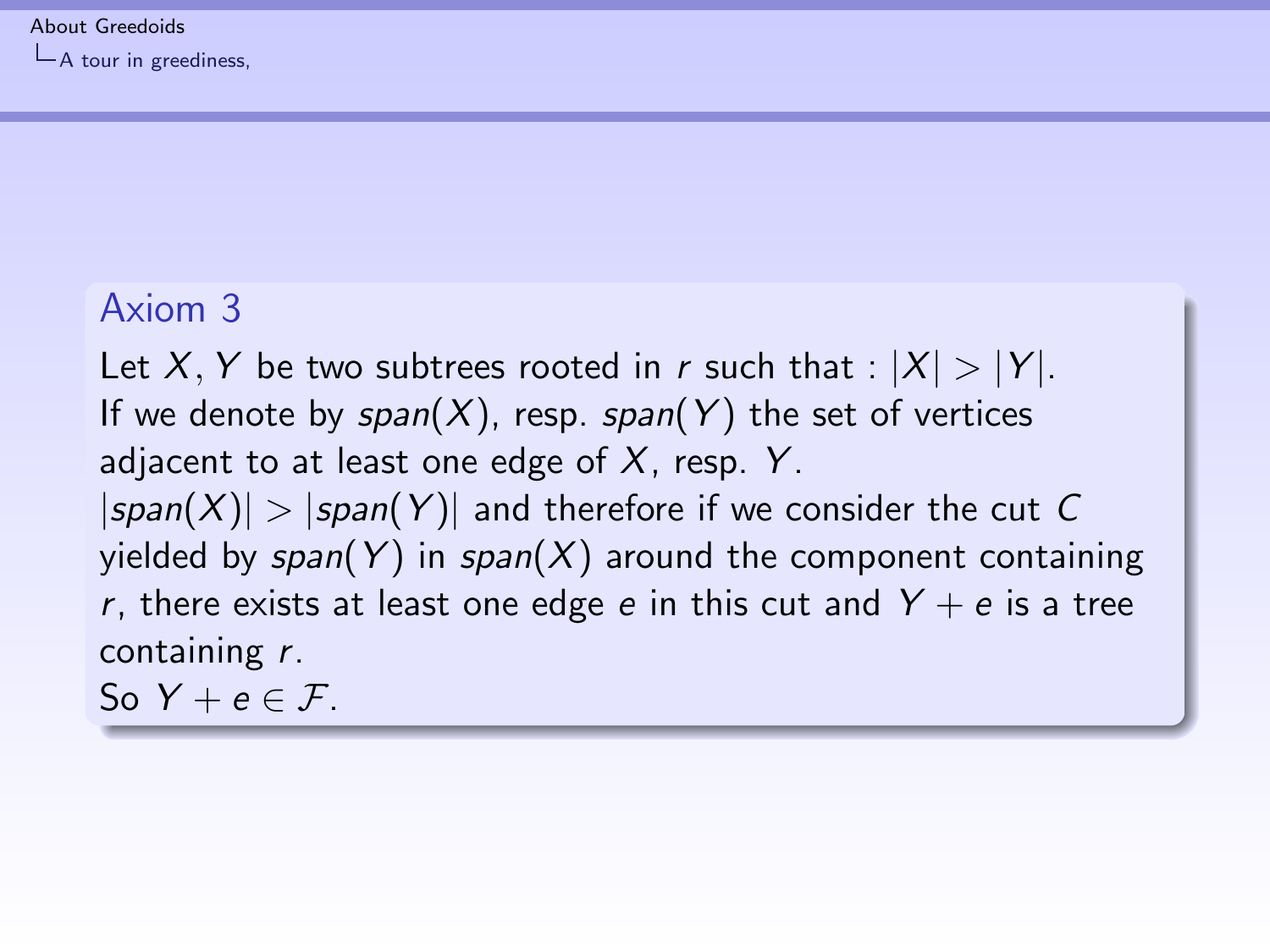#### <span id="page-13-0"></span>Theorem

Undirected rooted branchings are greedoids. A basis of an undirected branching corresponds to the set of edges of a graph search in  $G$  starting at  $r$ .

#### Rooted trees are not matroids

Although forests in a graph yield a matroid, rooted trees does not share the hereditary property of matroids, since deleting an edge could disconnect the rooted tree.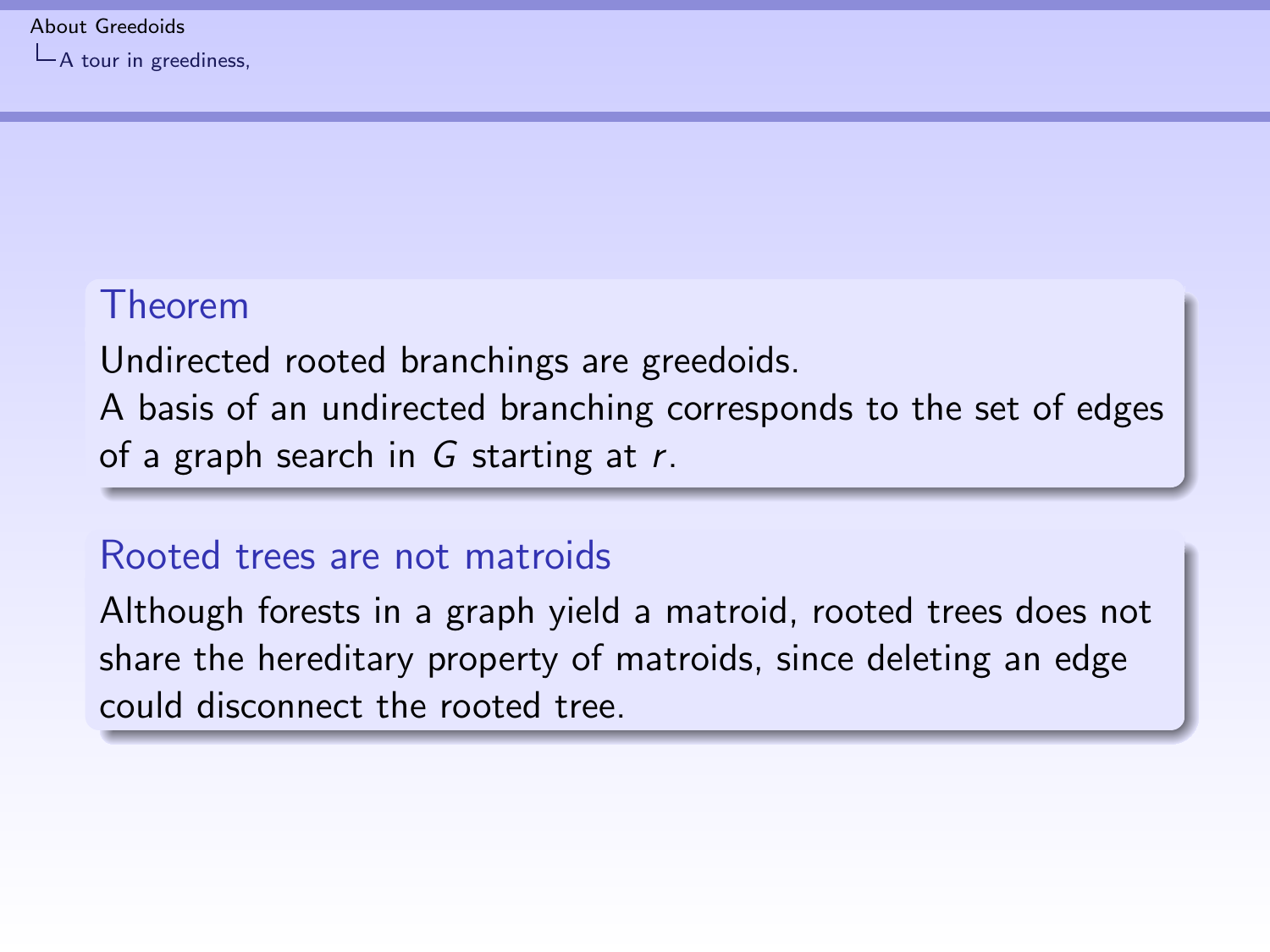# <span id="page-14-0"></span>Rooted branchings in directed graphs

#### Rooted branchings

For a directed connected graph G and a vertex  $x_0 \in G$ , we define the set systems :

 $(A(G),\mathcal{F})$ 

Where  $F \in \mathcal{F}$  iff  $F \subseteq A(G)$  is the arc set of an arborescence containing  $x_0$  or equivalently for each vertex  $x \in F$  there is a unique path from  $x_0$  to x.

#### Rooted trees gredoids

Axiom 1 of greedoids is trivially satisfied, because  $r$  itself is a tree rooted in r.

If  $F$  is an arborescence and has at least one arc, then it contains least two leaves x, y. Say  $x \neq x_0$  and  $a_x$  its attached arc.

 $F \setminus a_x$  is an arborescence (eventually empty is  $y = x_0$ ). Therefore axiom 2 is satisfied.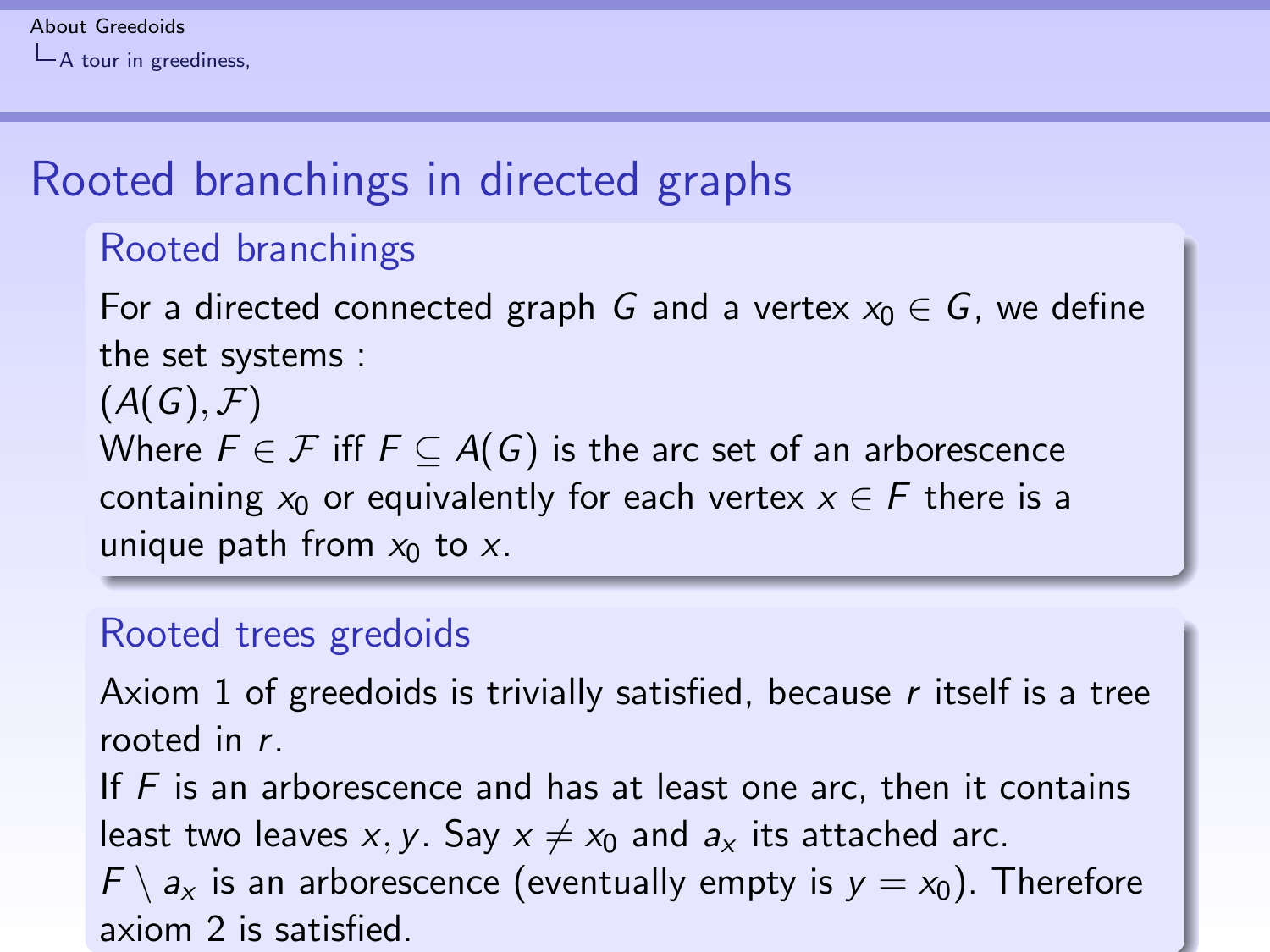#### <span id="page-15-0"></span>Axiom 3

Let X, Y be two arborescences rooted in  $x_0$  such that :  $|X| > |Y|$ . If we denote by  $span(X)$ , resp. span(Y) the set of vertices adjacent to at least one arc of  $X$ , resp.  $Y$ .  $|span(X)| > |span(Y)|$  and therefore if we consider the cut C yielded by  $span(Y)$  in  $span(X)$  around the component containing  $x_0$ , there exists at least one arc a in this cut and  $Y + a$  is a tree containing  $x_0$ .

So  $Y + a \in \mathcal{F}$ .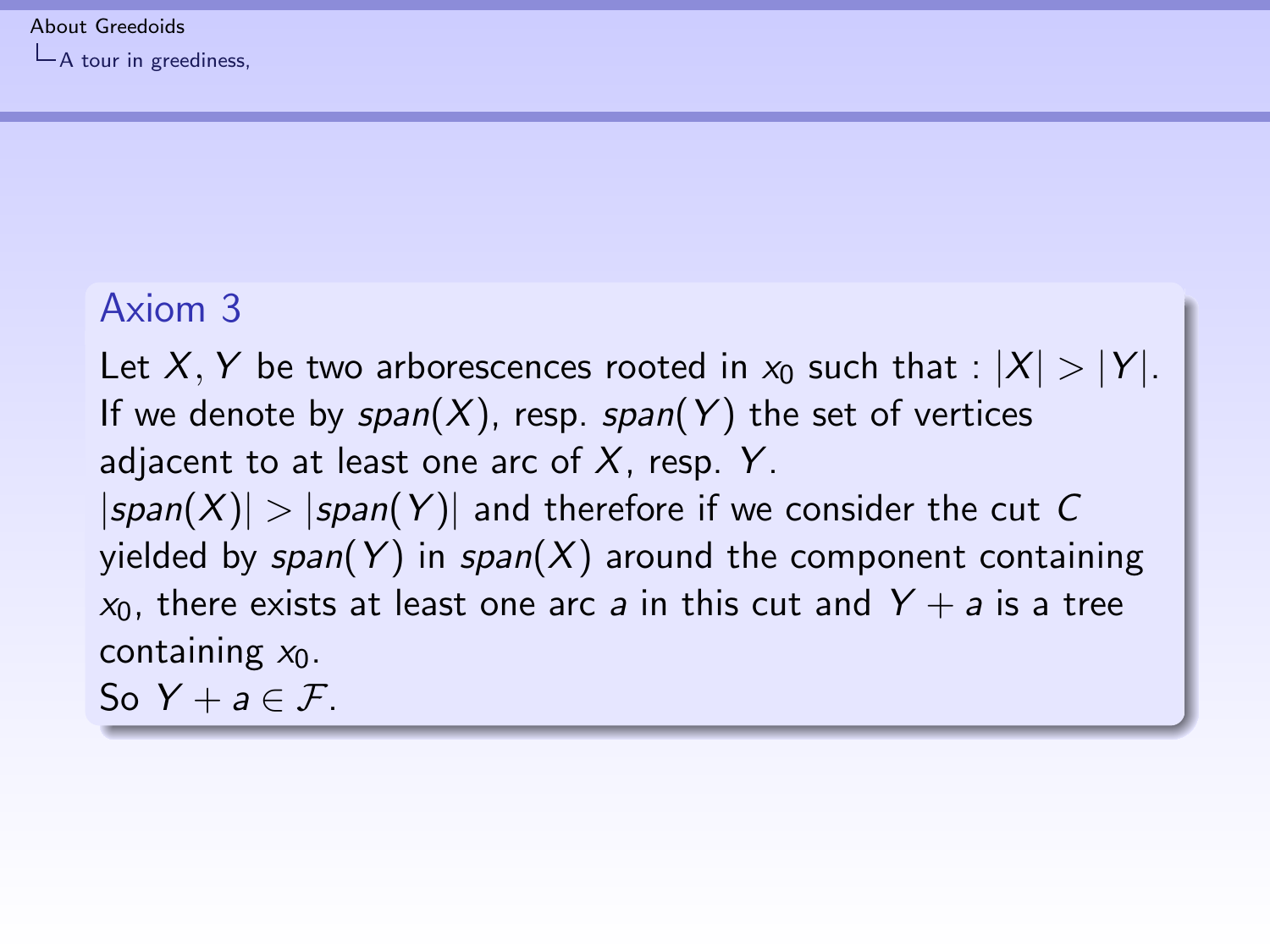#### <span id="page-16-0"></span>Theorem

Directed rooted branchings are greedoids.  $Br = (V(G), F)$  is a directed branching greedoid if  $\mathcal F$  is the set of all branchings rooted in  $x_0$  of G. A basis of an undirected branching corresponds to the set of arcs of a graph search in G starting at  $x_0$ .

#### Directed branchings are not matroids

Since they does not share the hereditary property of matroids, since deleting an edge could disconnect the branching.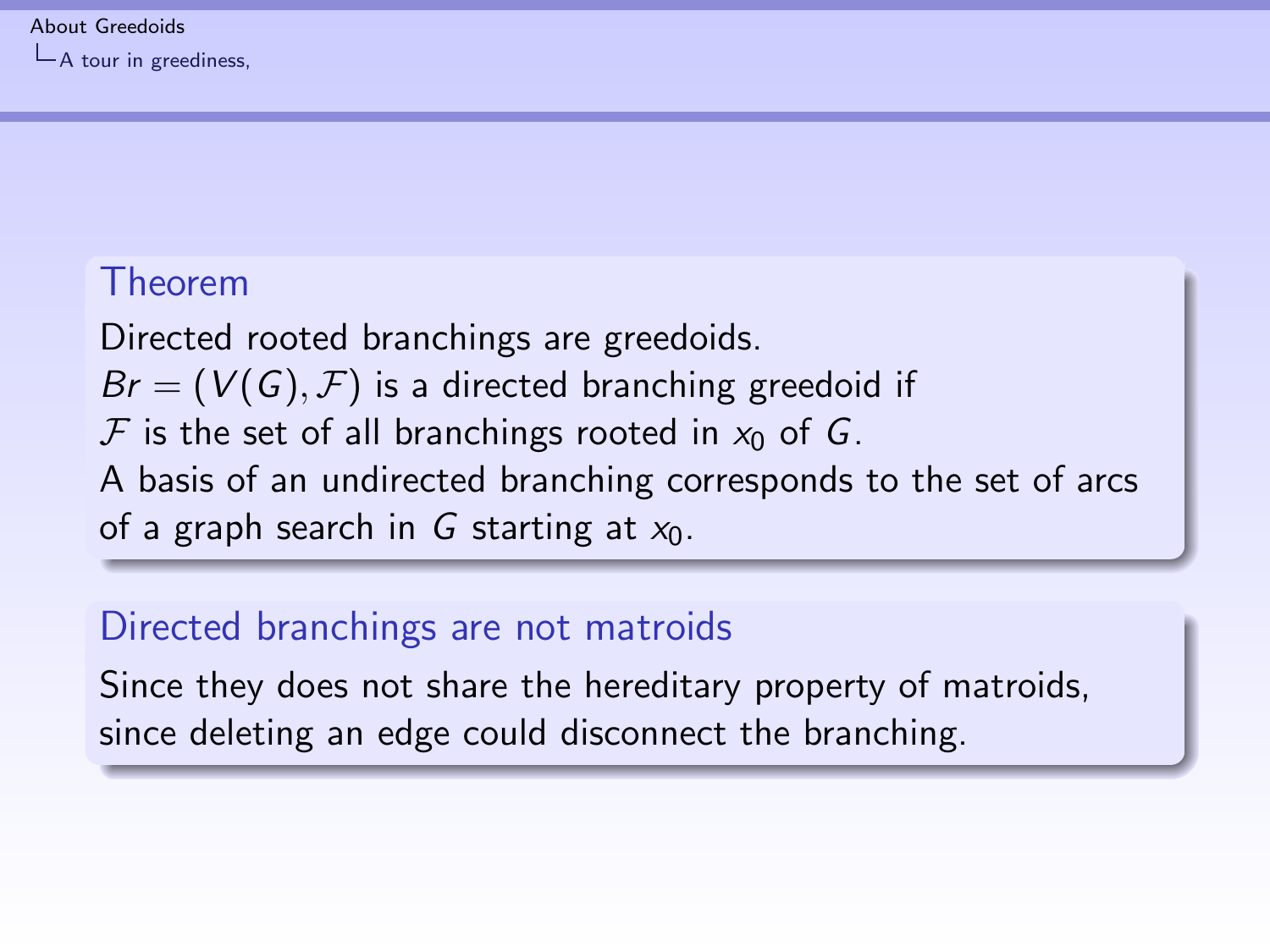# <span id="page-17-0"></span>Antimatroids another example of greedoids

 $AM = (V, F)$  is an antimatroid : a finite set V,  $\mathcal F$  a family of subsets of V that satisfies :

- 1.  $\emptyset \in \mathcal{F}$
- 2. If  $X \in \mathcal{F}$  such that  $X \neq \emptyset$  then  $\exists x \in X$  such that  $X \setminus x \in \mathcal{F}$
- 3. If  $X, Y \in \mathcal{F}$  and  $Y \nsubseteq X$  then  $\exists x \in Y \setminus X$  such that  $X \cup \{x\} \in \mathcal{F}.$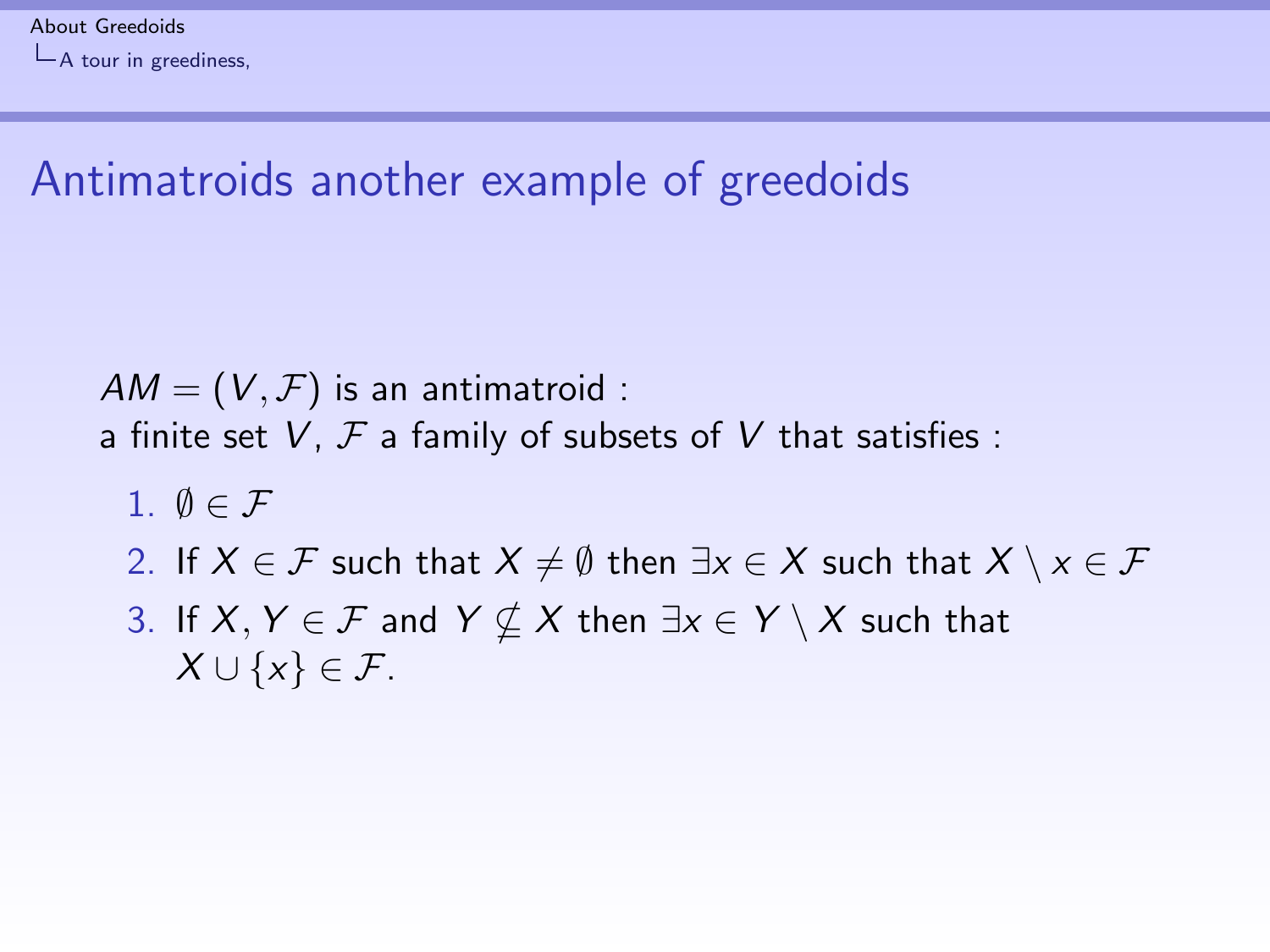<span id="page-18-0"></span> $L$ [A tour in greediness,](#page-18-0)

Remarks :

- 1. Axiom 3 of antimatroids implies the third axiom of greedoids. Because if  $|Y| = |X| + 1$  then necessarily  $Y \nsubseteq X$ .
- 2. Therefore Antimatroids yield another particular case of greedoids
- 3. We notice that Axiom 3 implies  $X \cup Y \in \mathcal{F}$ .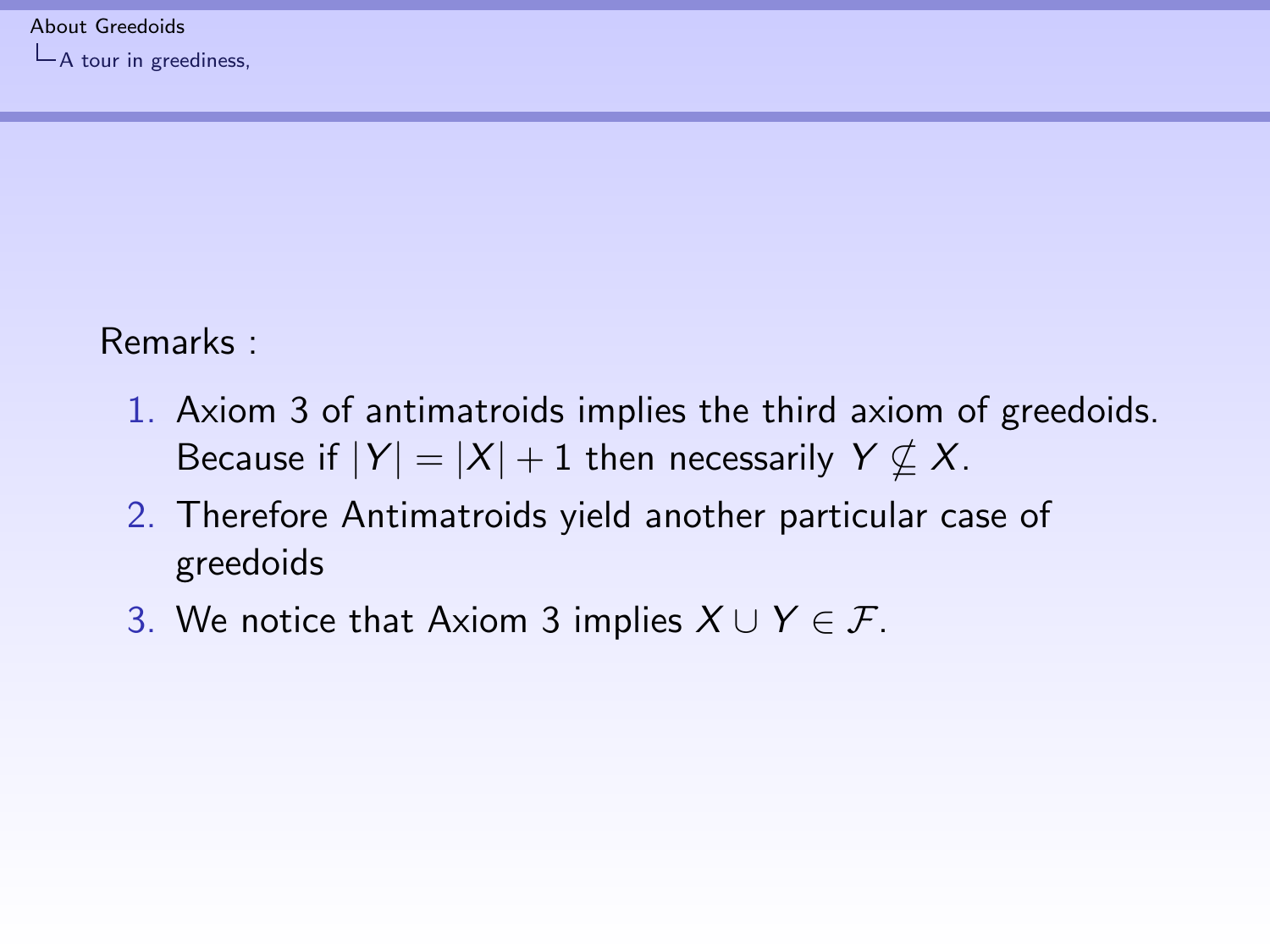- <span id="page-19-0"></span> $\triangleright$  Antimatroid is a bad name, since an antimatroid is not the inverse of some matroid. Anti comes from anti-exchange property which we will see soon.
- $\blacktriangleright$  Matroids are closed by intersection
- $\blacktriangleright$  Antimatroids are closed by union
- $\triangleright$  But both are greedoids !
- $\triangleright$  The intersection of 2 matroids is not a matroid.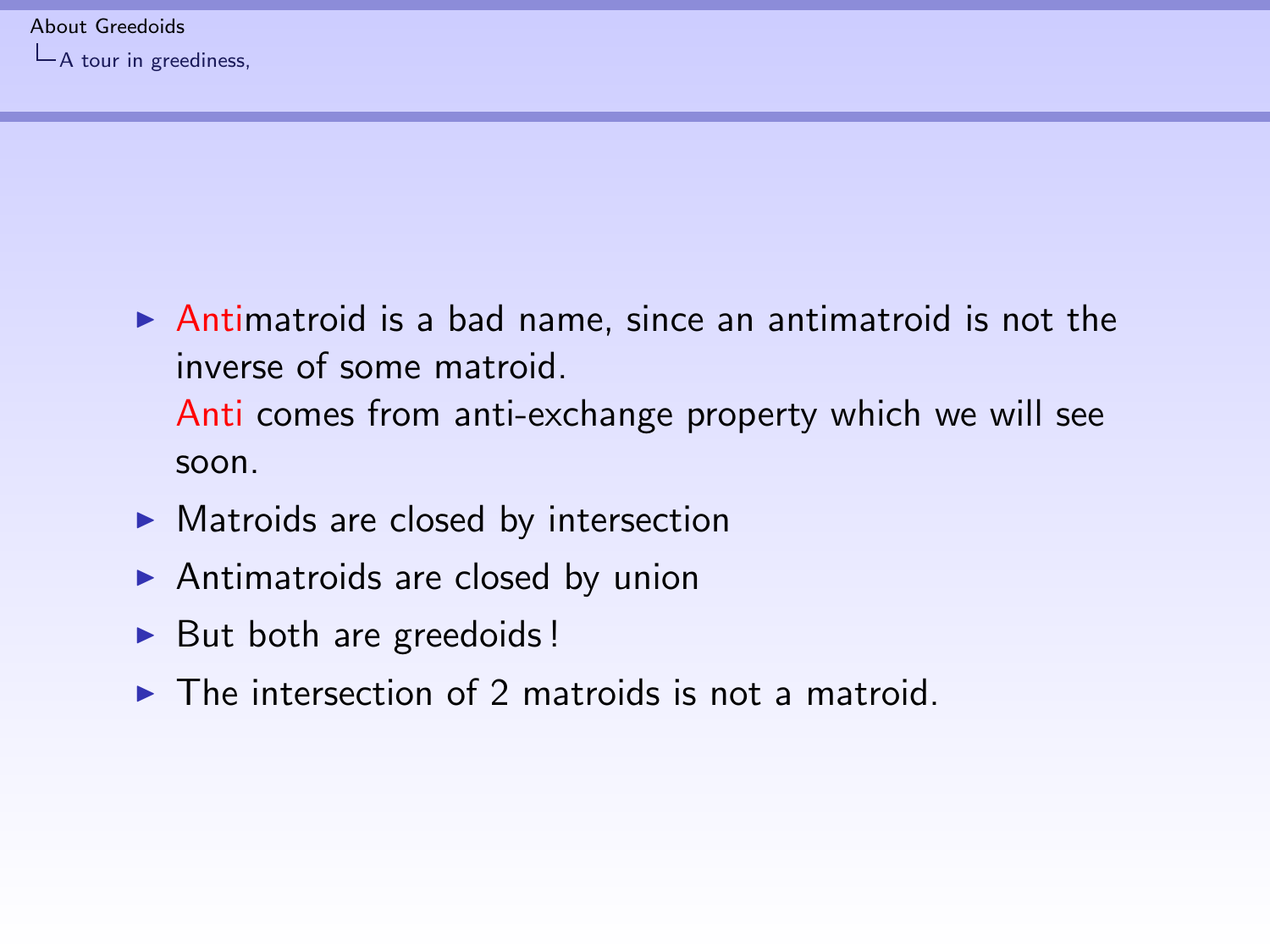<span id="page-20-0"></span> $L$ [A tour in greediness,](#page-20-0)

The intersection (i.e.; common parts) of a matroïd and an antimatroïd does not lead to a greedoïd. But there exist set families which are both matroïd and antimatroïd. As for example the trivial complete set family  $2^V$ .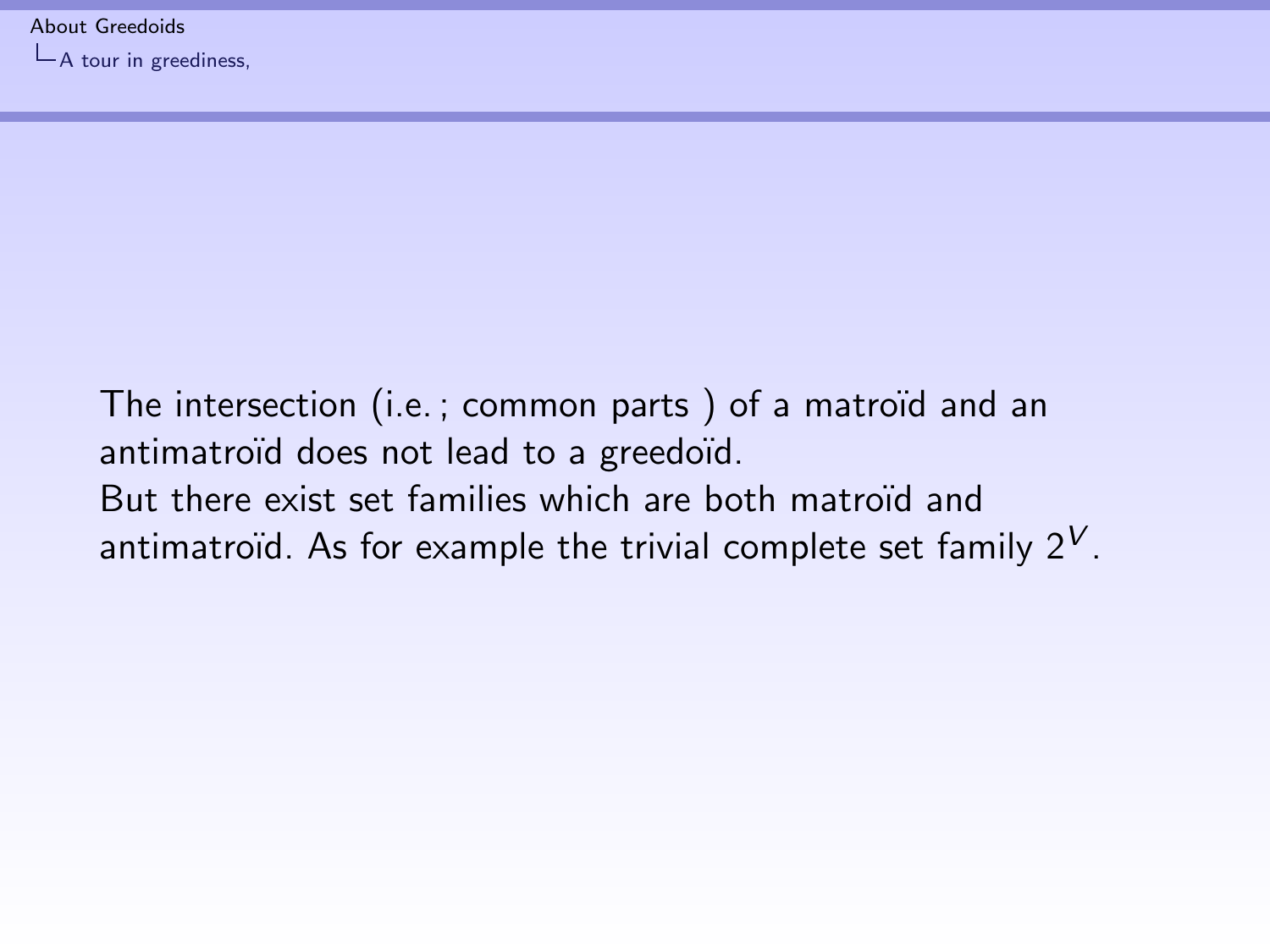<span id="page-21-0"></span>A large class of greedoids share the interval property

```
Interval property
A greedoid (E, \mathcal{F}) satisfies the interval property if :
\forall A, B, C \in \mathcal{F}, with A \subseteq B \subseteq C and x \in E \setminus C,
A \cup x, C \cup x \in \mathcal{F} implies B \cup x \in \mathcal{F}.
```
#### First consequences

Matroids and Antimatroids have both this interval property. Directed branchings also satisfy this property, but not every greedoid does.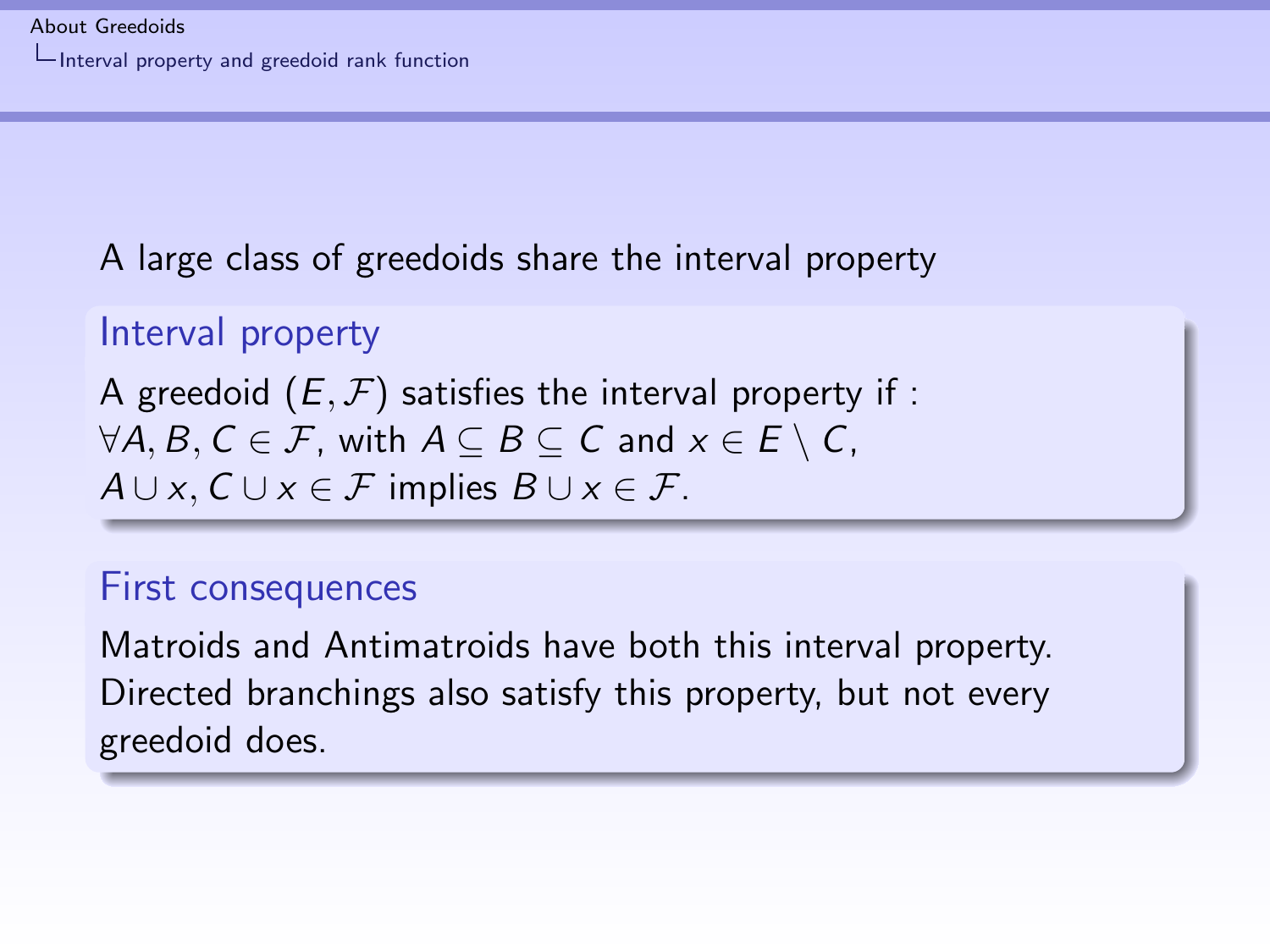<span id="page-22-0"></span>[Interval property and greedoid rank function](#page-22-0)

#### Interval property without lower bounds

Matroids also satisfy a stronger property :  $\forall A, B \in \mathcal{F}$ , with  $A \subseteq B$  and  $x \in E \setminus C$ ,  $B \cup x \in \mathcal{F}$  implies  $A \cup x \in \mathcal{F}$ .

#### Interval property without upper bounds

Antimatroids also satisfy a stronger property :  $\forall A, B \in \mathcal{F}$ , with  $A \subseteq B$  and  $x \in E \setminus C$ ,  $A \cup x \in \mathcal{F}$  implies  $B \cup x \in \mathcal{F}$ .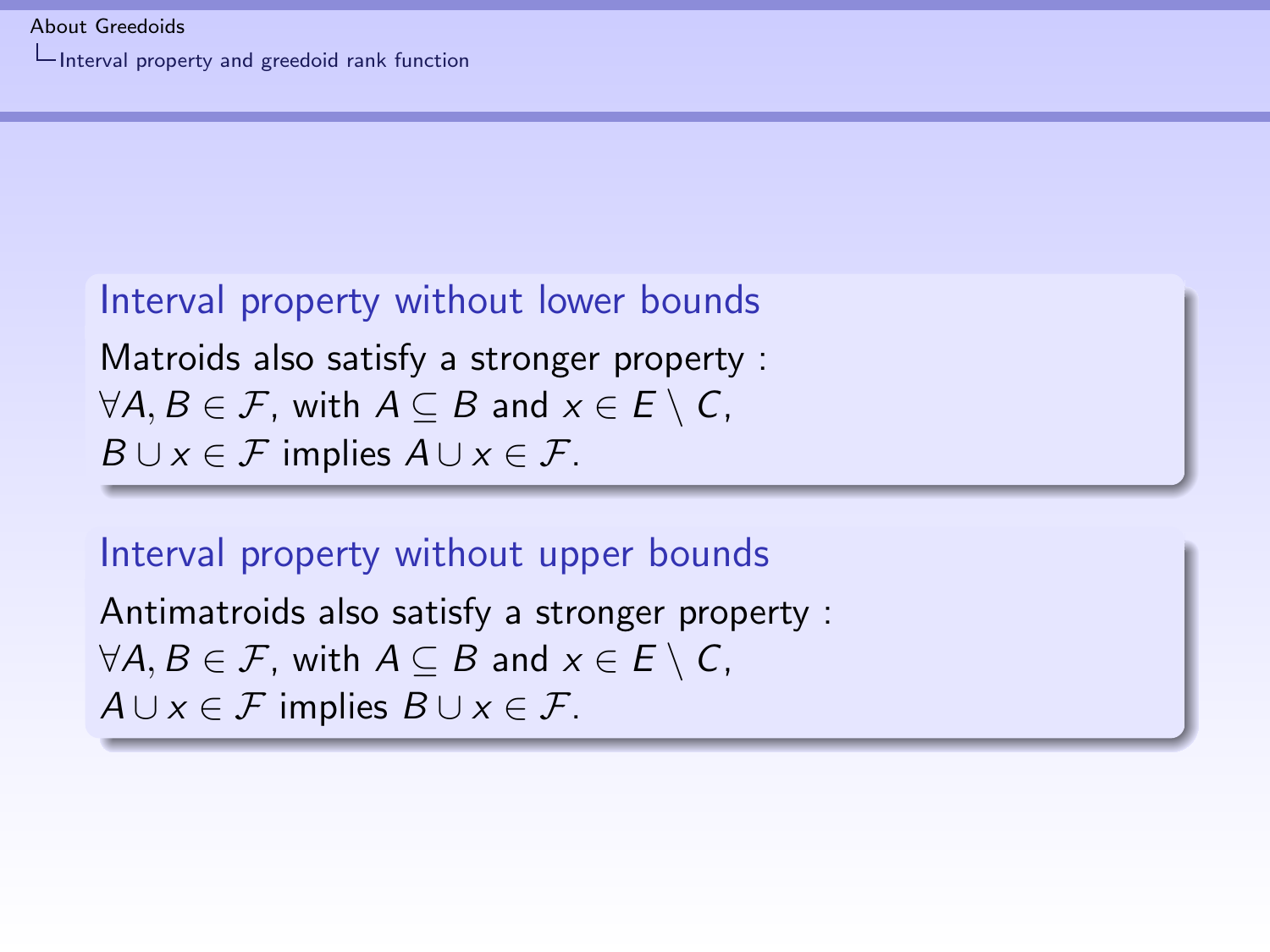<span id="page-23-0"></span>[Rank functions for greedoids](#page-23-0)

## Rank function for greedoids

Let  $GR = (V, \mathcal{F})$  be a greedoid. We define :  $r: 2^V \rightarrow N$  such that :  $\forall A \subseteq V$ ,  $r(A) = max\{|F|$  such that  $F \in A \cap F\}$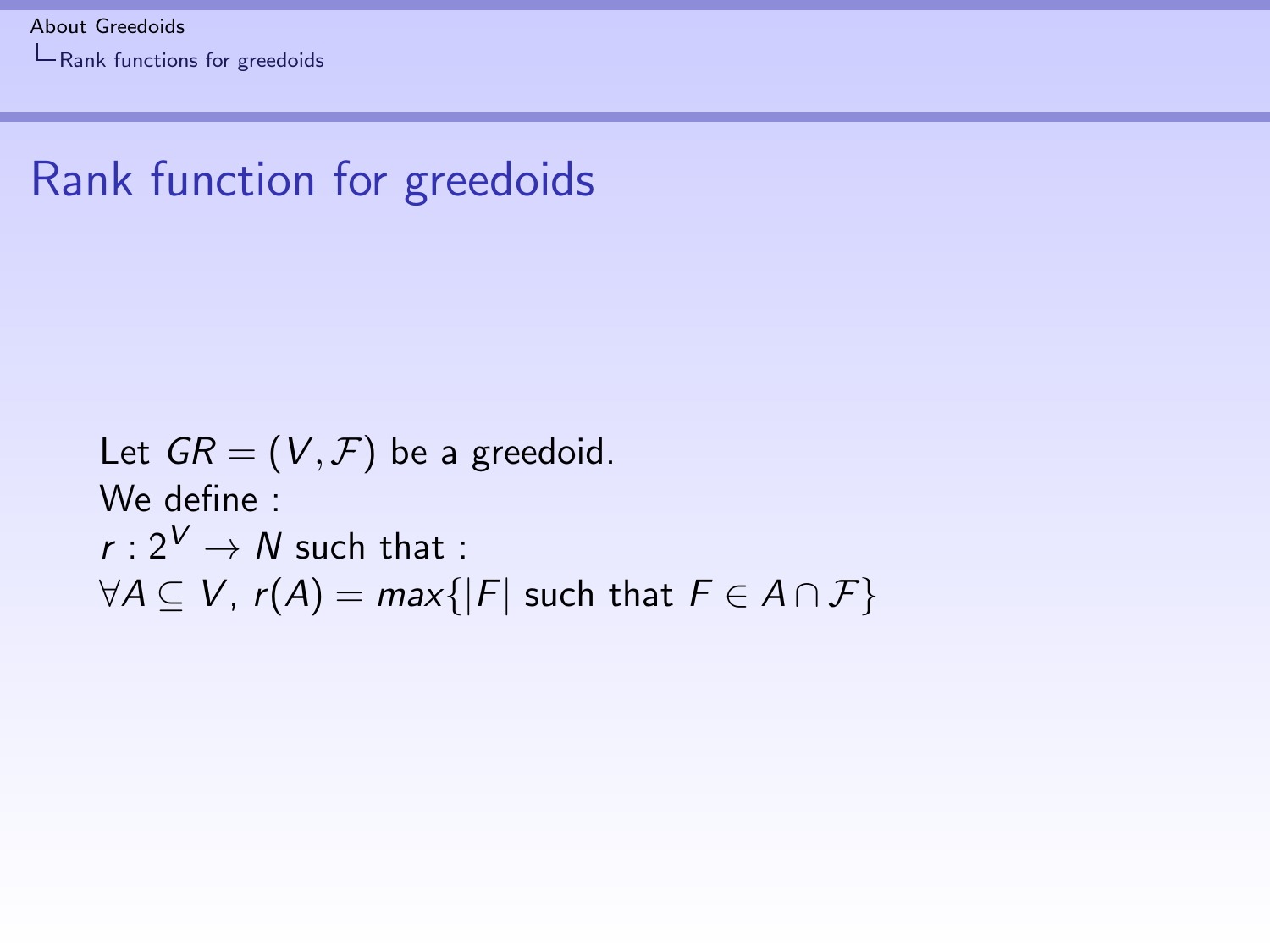<span id="page-24-0"></span>[Rank functions for greedoids](#page-24-0)

#### Characterization theorem

A function  $r: 2^V \to N$  is a rank function of a greedoid iff r satisfies the following properties :

1. 
$$
r(\emptyset) = 0
$$
  
\n2.  $\forall A \in 2^V$ ,  $r(a) \le |A|$   
\n3.  $\forall A, B \in 2^V$ ,  $A \subseteq B$  implies  $r(A) \le r(B)$   
\n4.  $^a \forall A \in 2^V$  and  $x, y \in V$   
\n $r(A) = r(A + x) = r(A + y)$  implies  $r(A) = r(A + x + y)$ 

a. This property is called local submodularity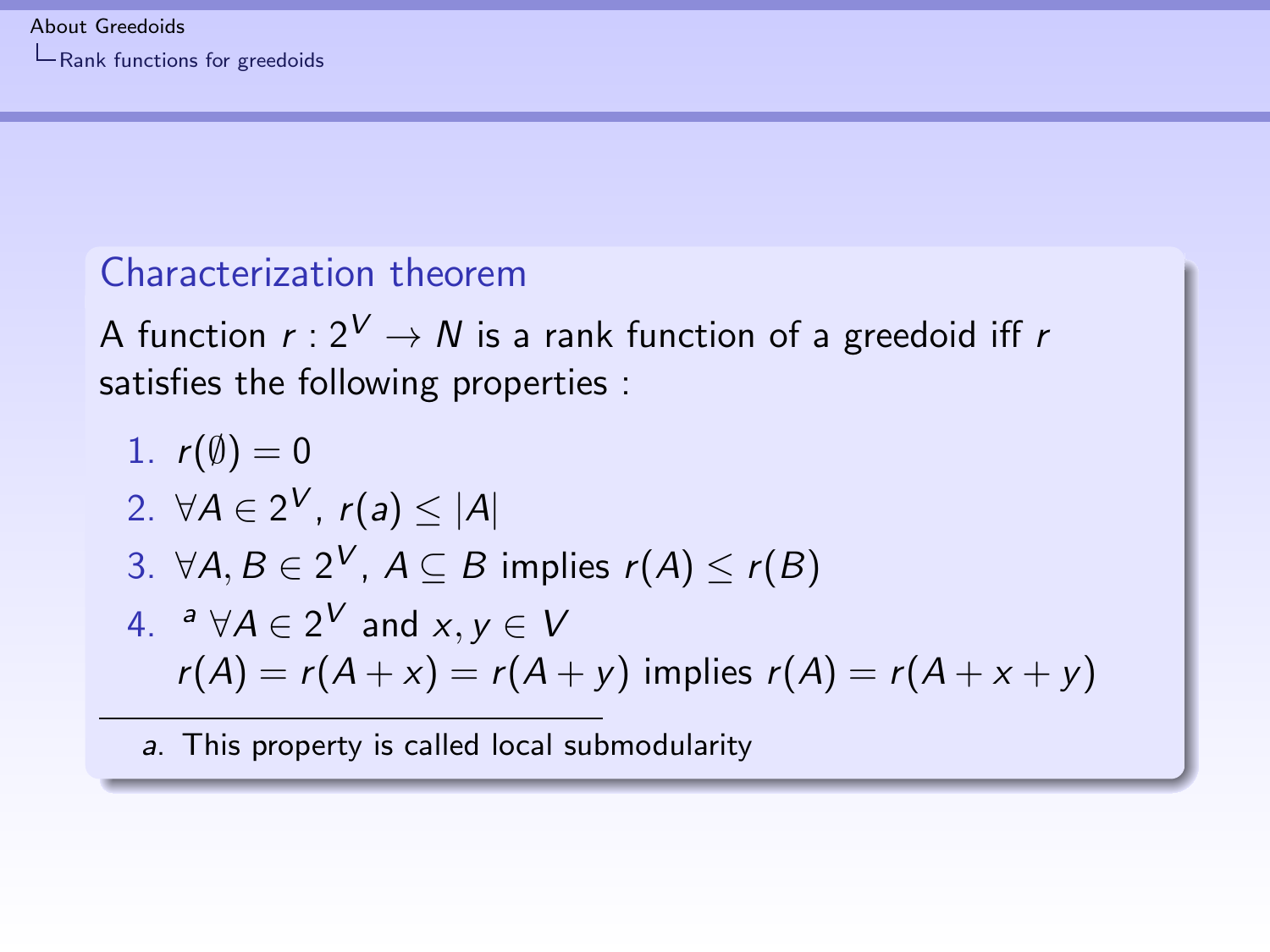# <span id="page-25-0"></span>Some usual definitions

Given a finite alphabet  $E$ , we denote by  $E^*$  the free monoid of all words over the alphabet E.

For a word  $\omega$  we denote by  $|\omega|$  its length (number of letters) and  $\omega_\mathsf{s}$  its support i.e., the set of letters in  $\omega$ 

A word is simple if it does not contain any letter more than once (i.e.,  $|\omega|=|\omega_s|$ ), and language  $L\subset E^*$  is simple if it is made up with simple words.

Every simple language over a finite alphabet is always finite. Let us denote by  $E_s^*$  the set of simple words over the alphabet  $E$ .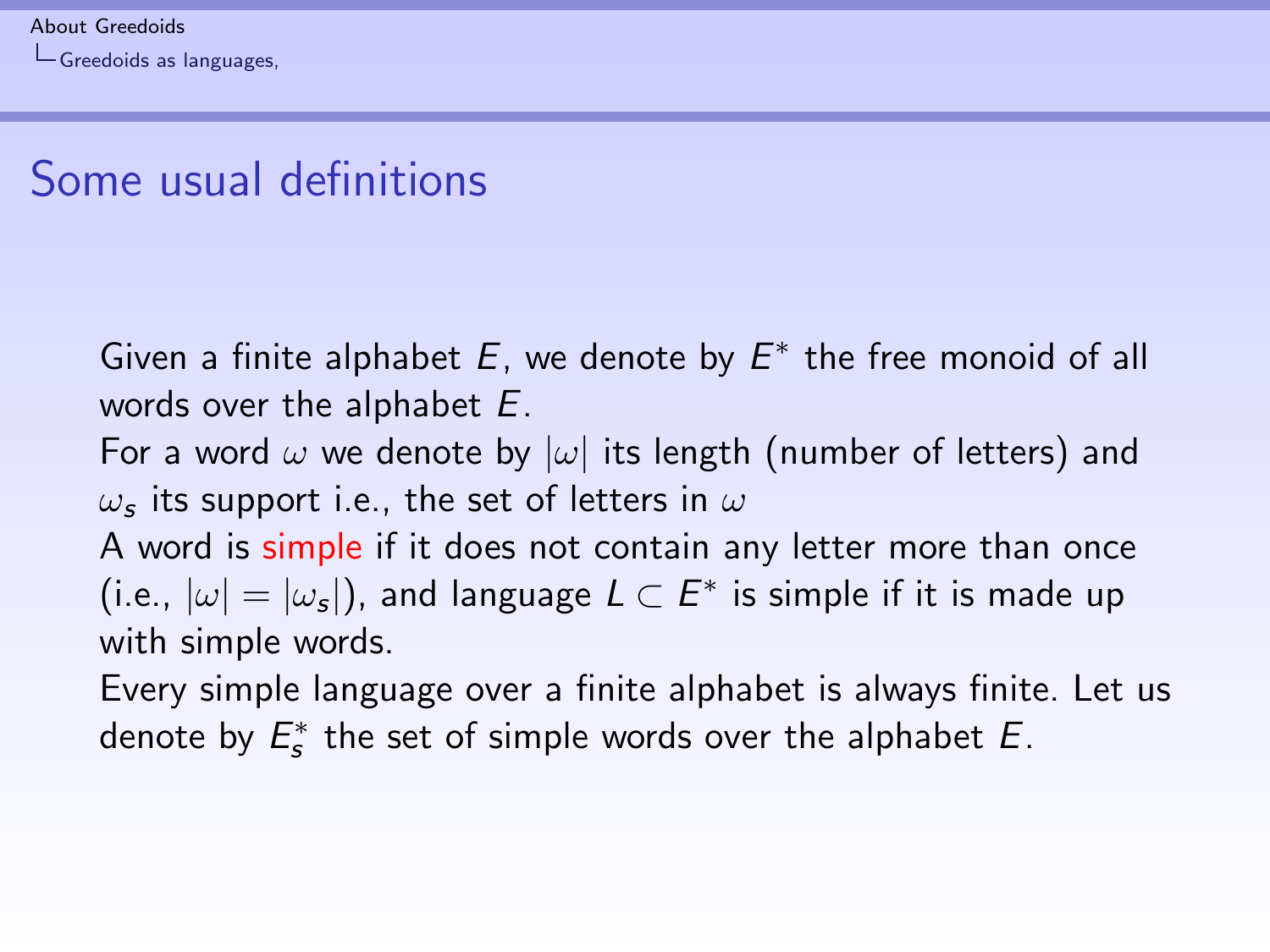<span id="page-26-0"></span>A simple language  $L \subseteq \mathit{E}^\ast_s$  over a finite alphabet  $E$  is a greedoid language if it satisfies :

- 1. If  $\omega = \mu \nu \in L$  then  $\mu \in L$ .
- 2. If  $\omega, \mu \in L$  and  $|\omega| > |\mu|$ , then  $\omega$  contains a letter x such that  $\mu x \in L$

Maximal words in L are called basic words. This presentation of greedoids as languages captures the construction process of feasible words.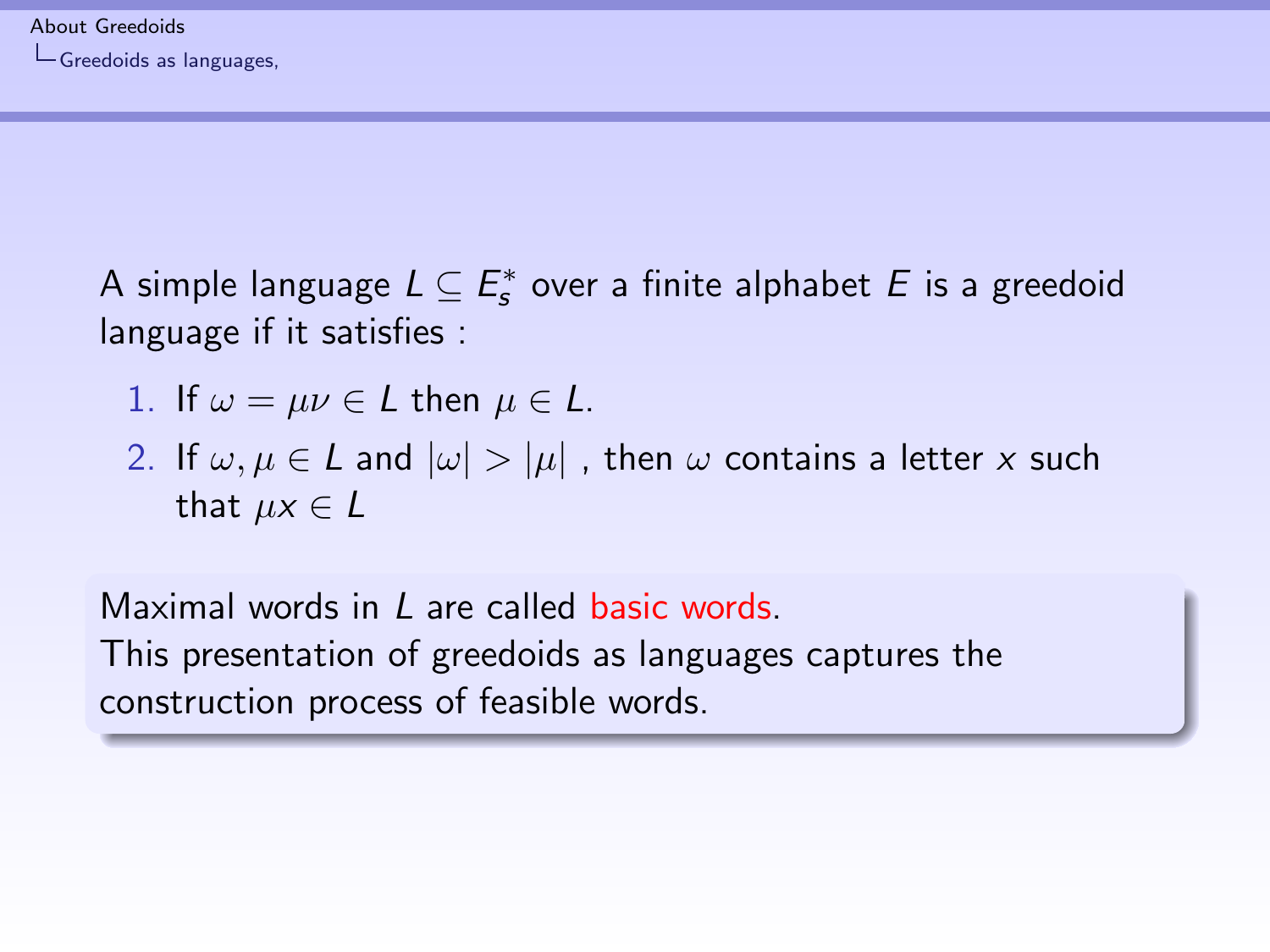# <span id="page-27-0"></span>Greedoids and greedoid languages are somehow equivalent

- 1. If L is a greedoid language over an alphabet  $E$  then  $L<sub>s</sub>$  is a greedoid.
- 2. If  $(E, \mathcal{F})$  in which E is a finite set,  $\mathcal F$  a family of subsets of E is a greedoid then  $L(F) = \{x_1 \dots x_k \in E_s^* \text{ such that } \{x_1, \dots x_i\} \in F \text{ for }$ every *i*,  $1 \leq i \leq k$ is a greedoid language.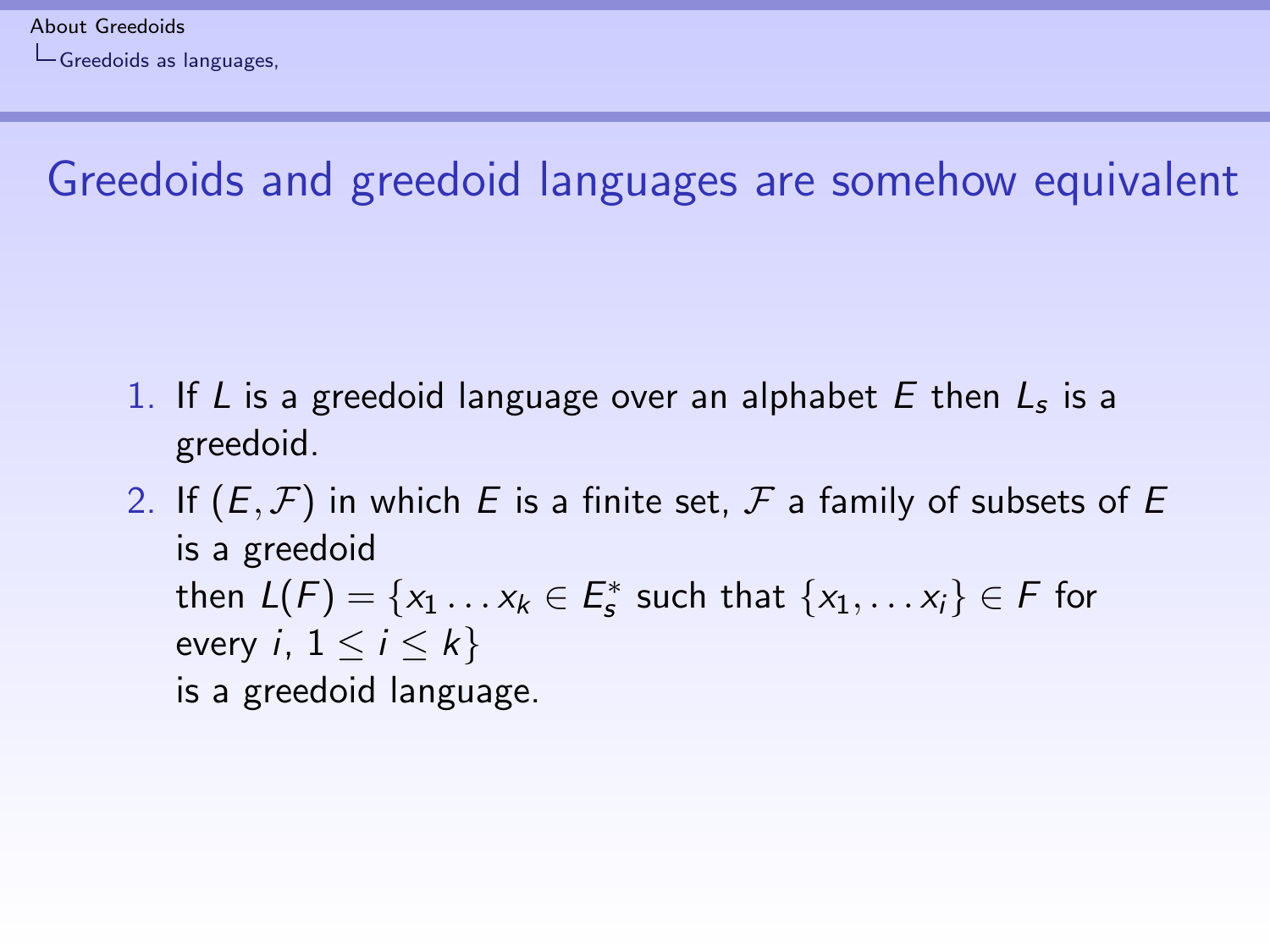## <span id="page-28-0"></span>First examples

- $\blacktriangleright$  Ideals (resp. filters) of a partial order yield an antimatroid.
- $\blacktriangleright$  Shelling of a forest.  $T = (X, E)$  a forest.  $AM = (E, S)$  such that  $S = \{F \subseteq E \text{ such that } E \setminus F \text{ has the }$ same number of non trivial connected components as  $T$ }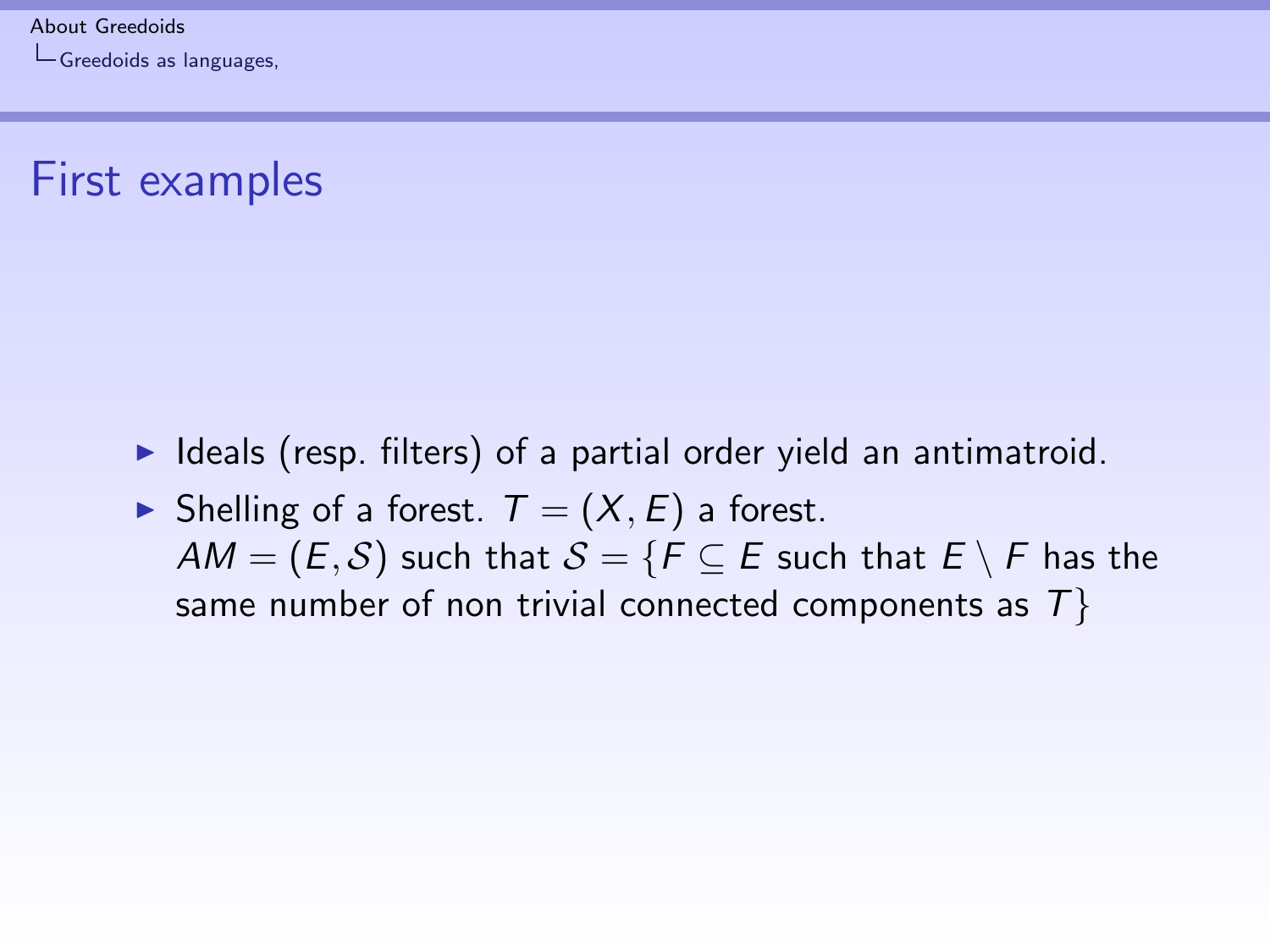# <span id="page-29-0"></span>Example of the most famous antimatroid

Let G be a chordal graph.  $\mathcal{F} = \{X \subseteq V(G)|X \text{ is the beginning of a simplicial elimination}\}$ scheme of  $G$ }  $AM = (V, F)$  is an antimatroid.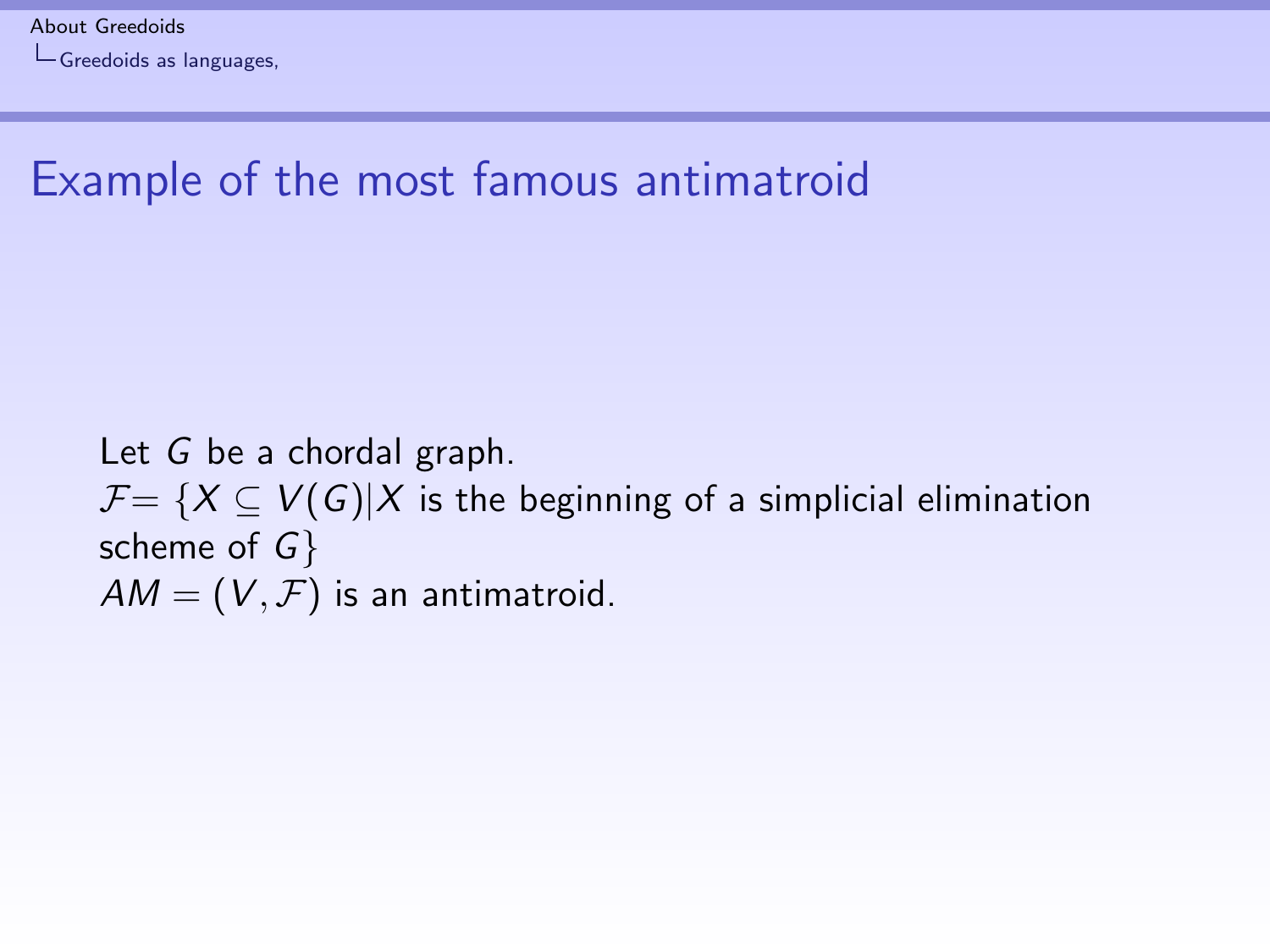#### <span id="page-30-0"></span>[About Greedoids](#page-0-0)

[Greedoids as languages,](#page-30-0)

#### proof

Axiomes 1 and 2 are trivially satisfied by  $\mathcal{F}$ .

Let us consider the third one. First we use the  $Y$  as the starting of a simplicial elimination of G. Consider the ordering  $\tau$  of X which is the starting of a simplicial elimination scheme of G. Let  $\sigma$  be an elemination scheme starting with Y. Let  $x_1$  the first element of  $X \setminus Y$  with respect to  $\sigma$ .

Necessarily just after Y we can use  $x_1$  as a simplicial vertex in the remaining graph, since all necessary vertices as been eliminated before (in  $Y \cap X$ ) and  $x_1$  was simplicial in  $\tau$ .

Therefore  $Y \cup \{x\}$  is the beginning of a simplicial elimination scheme of G.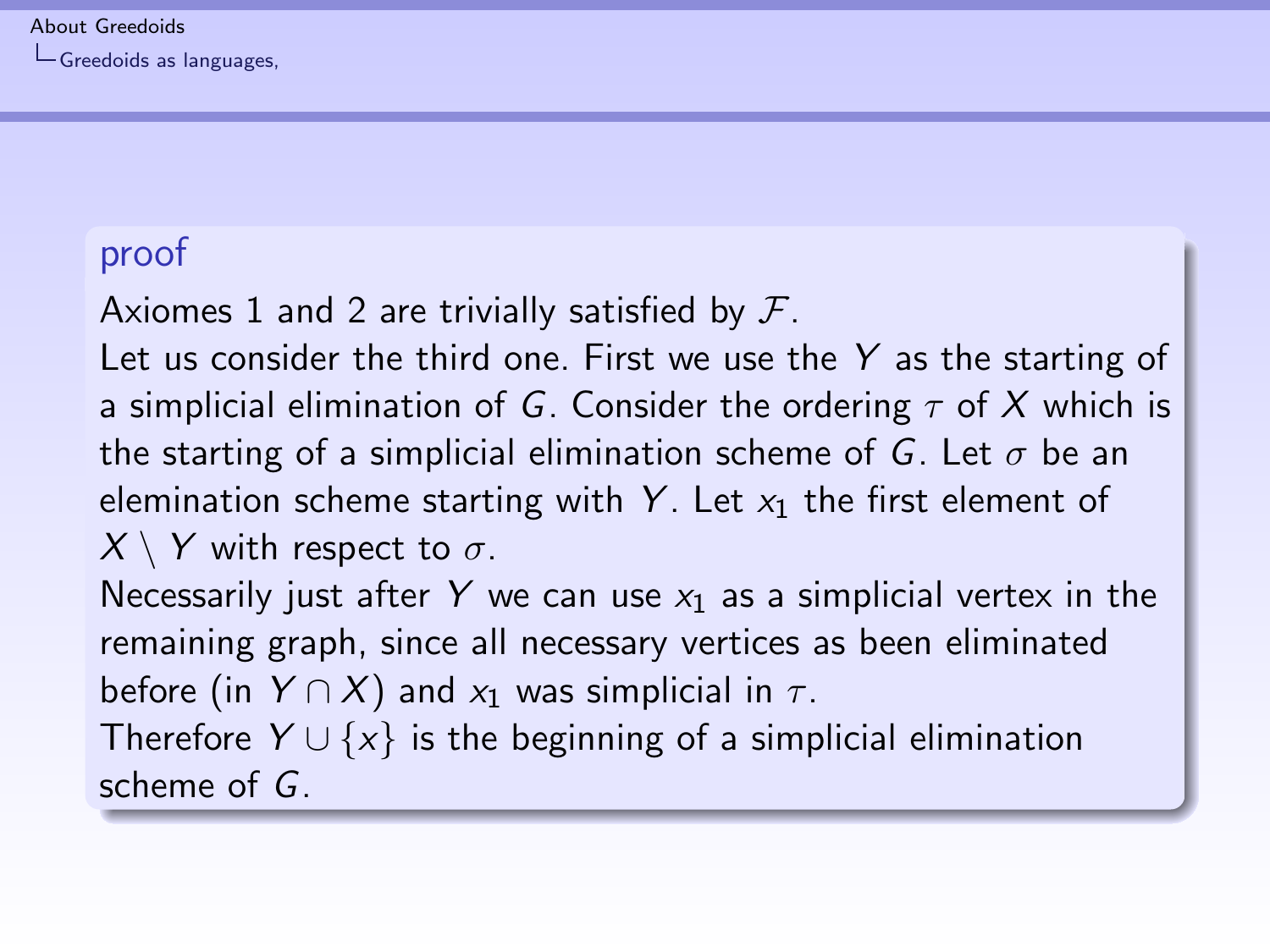# <span id="page-31-0"></span>Natural question

Which are the conditions that must satisfies an elimination scheme for a particular class of graphes to yield an antimatroid ? (false or true twins for cographs, pending vertex and twin for distance hereditary graphs . . .)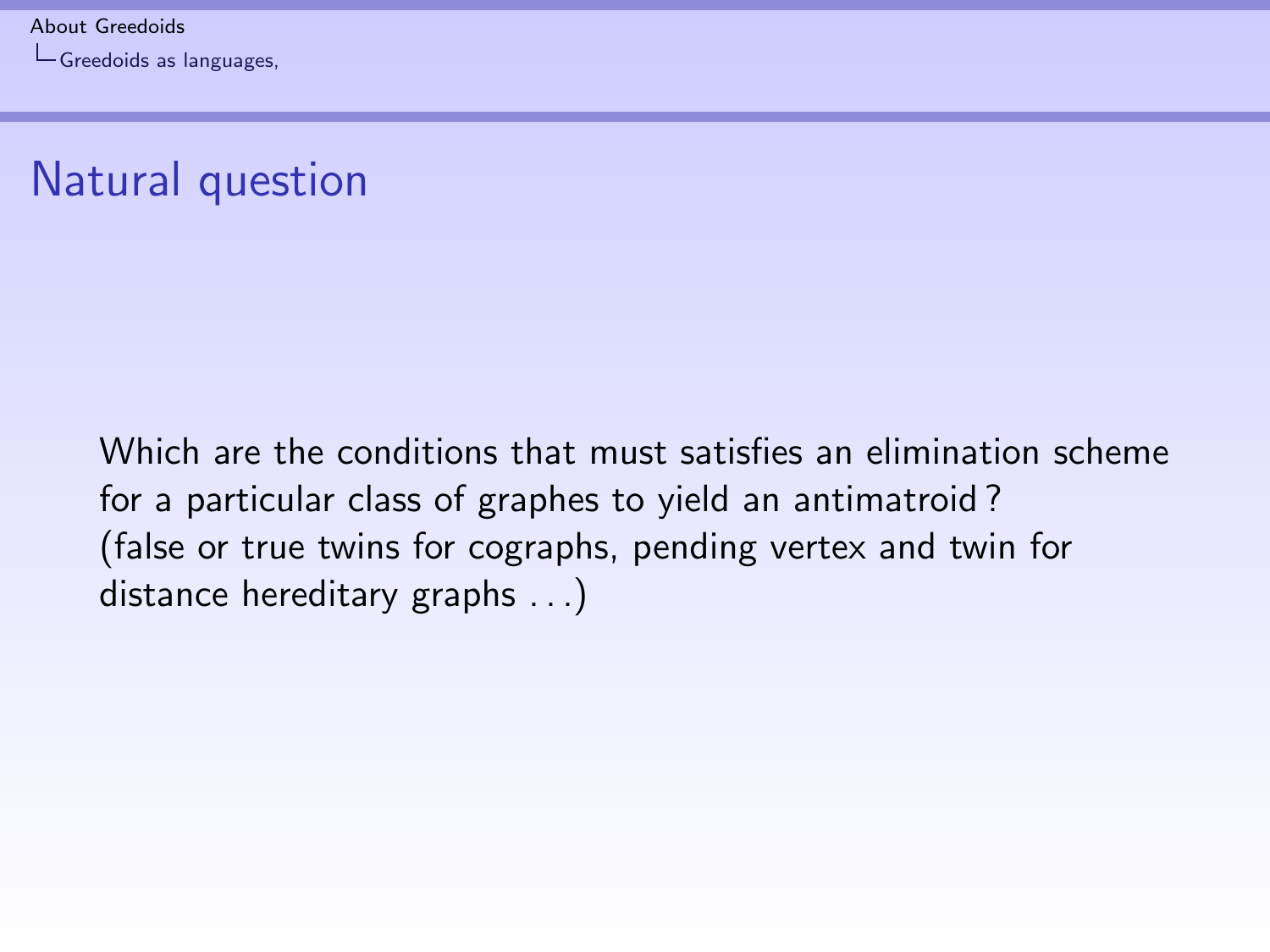<span id="page-32-0"></span>[About Greedoids](#page-0-0)

[Greedoids as languages,](#page-32-0)

#### The problem :

Given a greedoid language  $L$  over an alphabet  $E$ , an objective function  $c: L \to \mathcal{R}$ , find a basic word  $\alpha$  which maximizes  $c(\alpha)$ .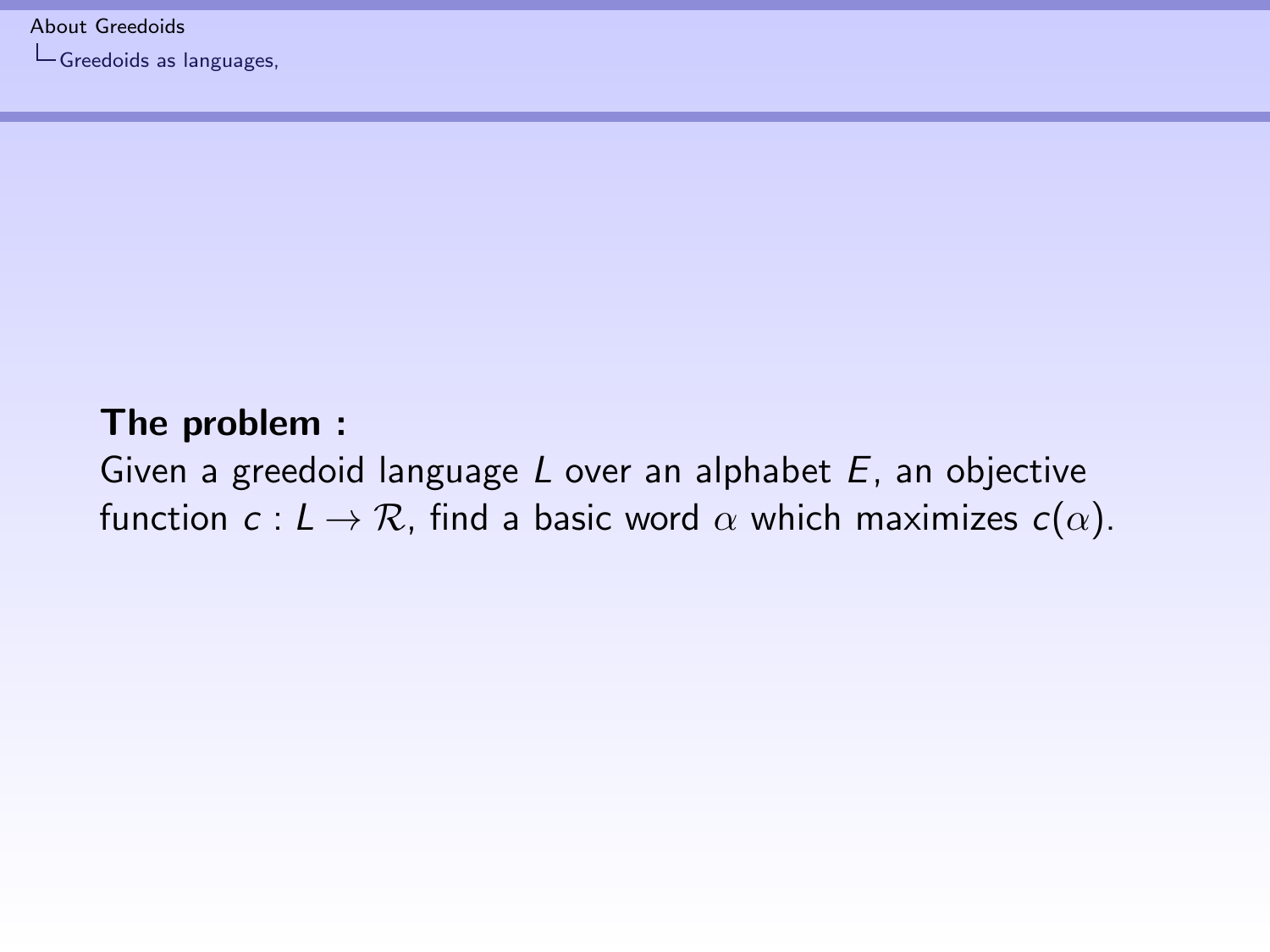# <span id="page-33-0"></span>The greedy algorithm

```
\omega \leftarrow \epsilon; % \epsilon the empty word %
tant que |A| \neq \emptyset faire
     A \leftarrow \{x \in E \text{ tel que } \omega x \in L\};Choose z \in A such that c(\omega z) \geq c(\omega y) for all y \in A;
     \omega \leftarrow \omega z;
fin
```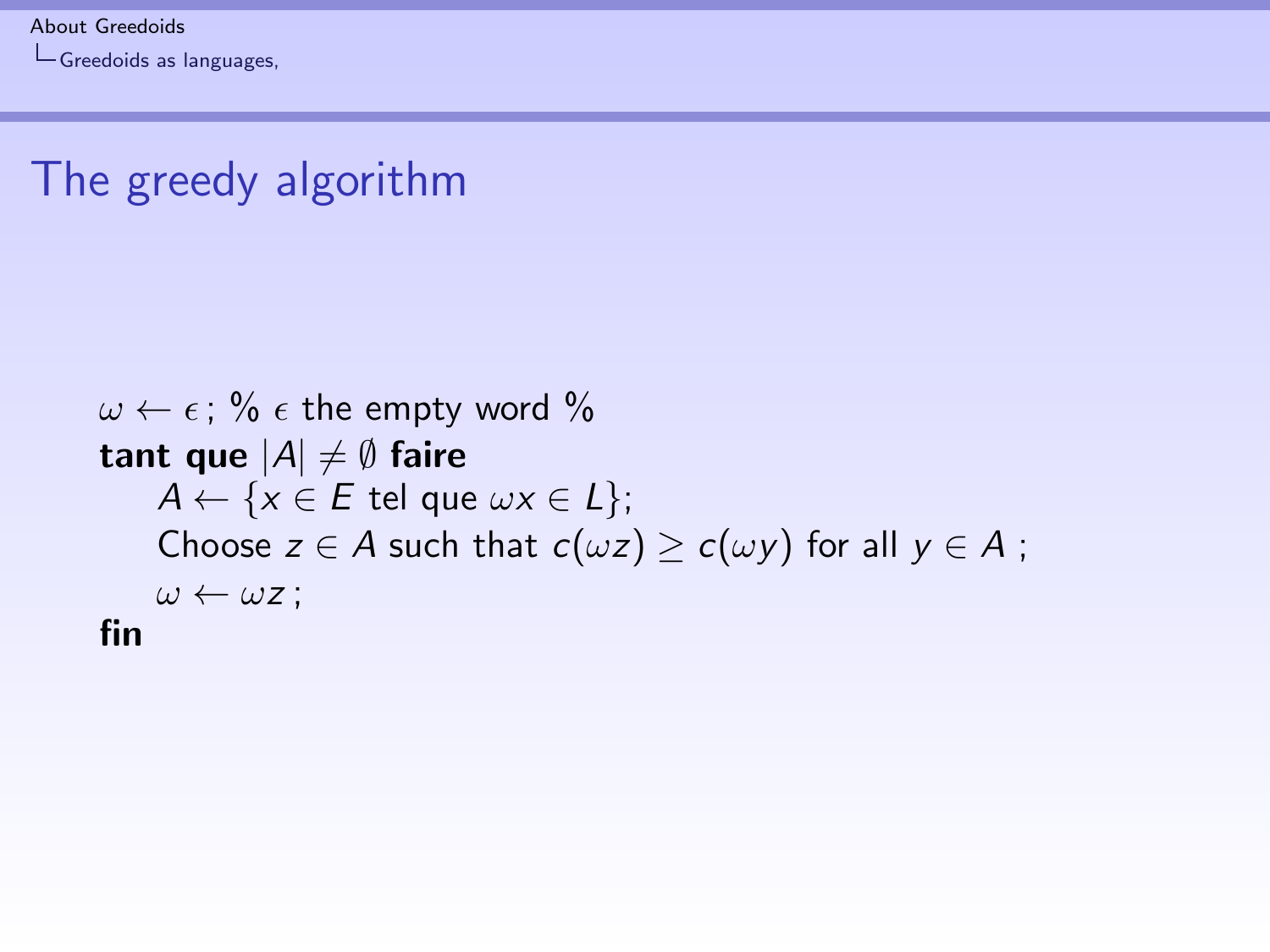#### [About Greedoids](#page-0-0)

<span id="page-34-0"></span>[Greedoids as languages,](#page-34-0)

An objective function  $c: L \to \mathcal{R}$  is compatible with a greedoid language if it satisfies the following conditions : For  $\alpha x \in L$  such that  $c(\alpha x) \geq c(\alpha y)$  for every  $\alpha y \in L$  (i.e., x is

the best choice after  $\alpha$ ).

- 1.  $\alpha\beta x\gamma \in L$  and  $\alpha\beta z\gamma \in L$  imply that  $c(\alpha\beta x\gamma) \geq c(\alpha\beta z\gamma)$ (i.e., " $x$ " is the best choice at every stage)
- 2.  $\alpha x \beta z \gamma \in L$  and  $\alpha z \beta x \gamma \in L$  imply that  $c(\alpha x \beta z \gamma) > c(\alpha z \beta x \gamma)$

#### Remark

Of course is  $c(\alpha)$  depends only on the support set  $\alpha_s$  then the second previous axiom is trivially true.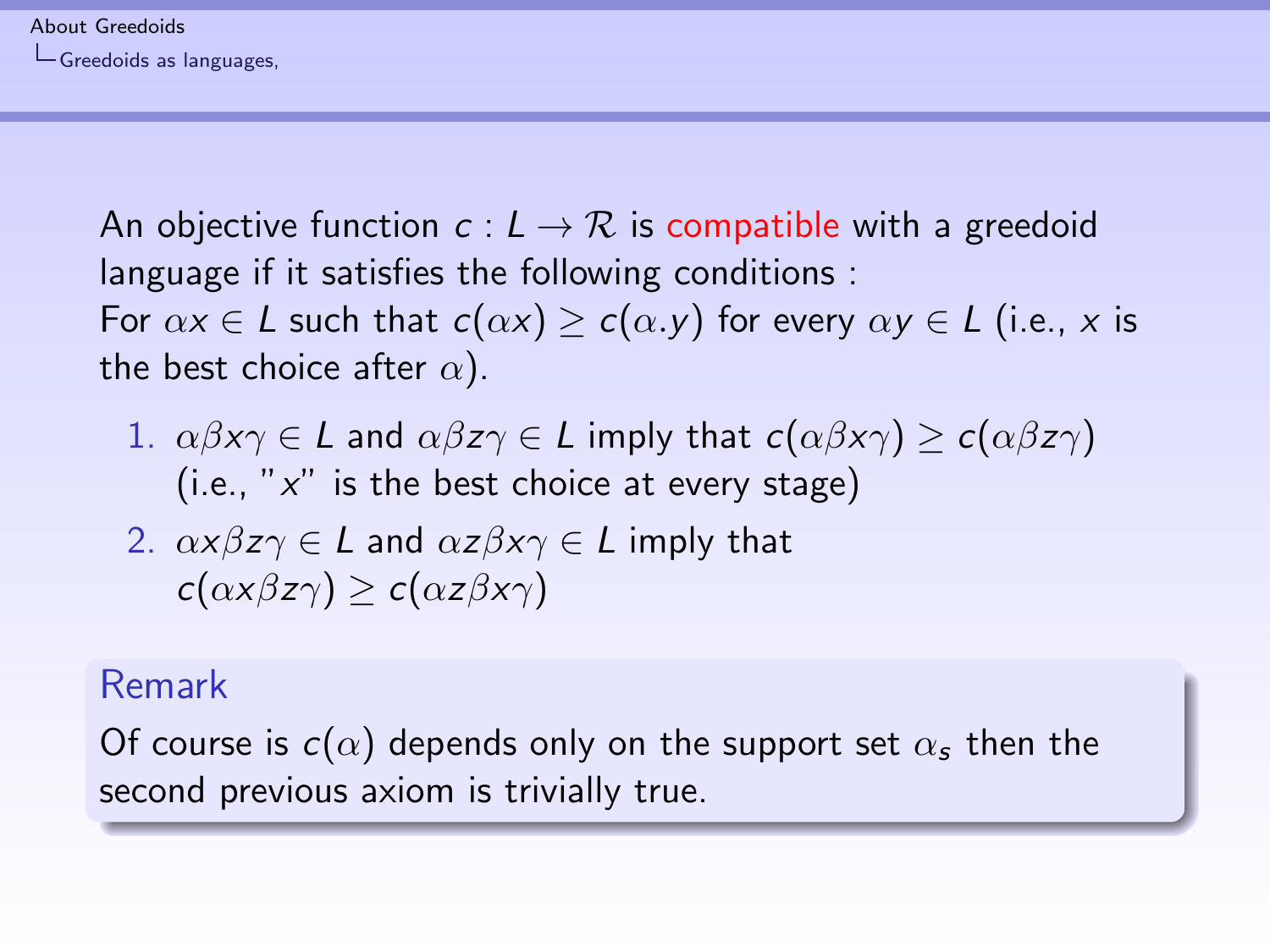# <span id="page-35-0"></span>Main theorem

#### Characterization

Let  $\mathcal F$  be an accessible set system, if for all compatible objective functions the greedy algorithm gives the optimum then  $\mathcal F$  is a greedoid.

#### Comment

The proof is quite simple and straightforward for interval greedoids.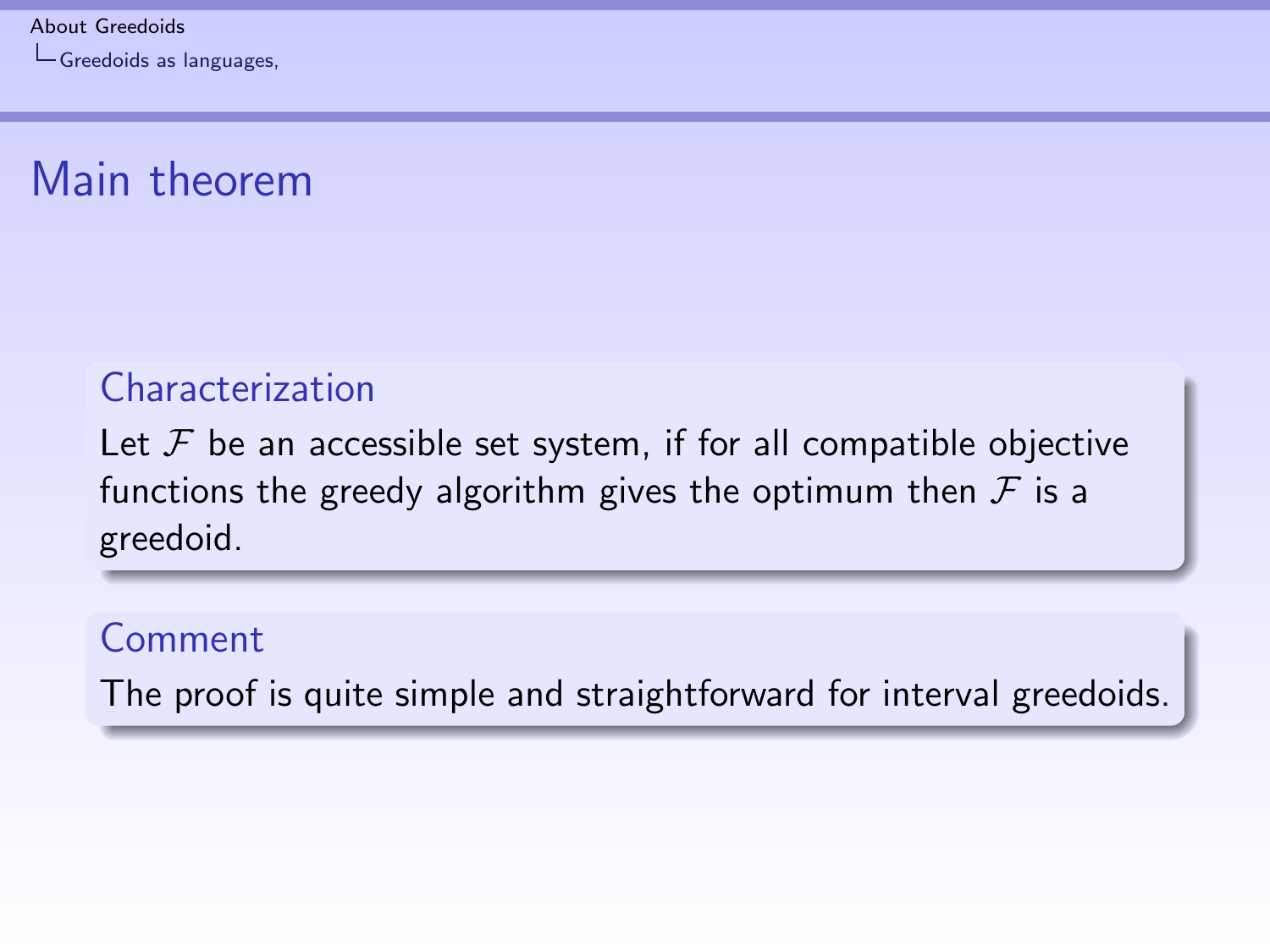<span id="page-36-0"></span>[About Greedoids](#page-0-0) [Branchings and Prim, Dijkstra algorithms](#page-36-0)

# **Applications**

We are now going to show that Prim and Dijkstra are just instances of the greedy algorithm applied on their respective (undirected or directed) greedoids with special objective functions. Graphs are equipped with a positive cost function  $\omega$  on the edges.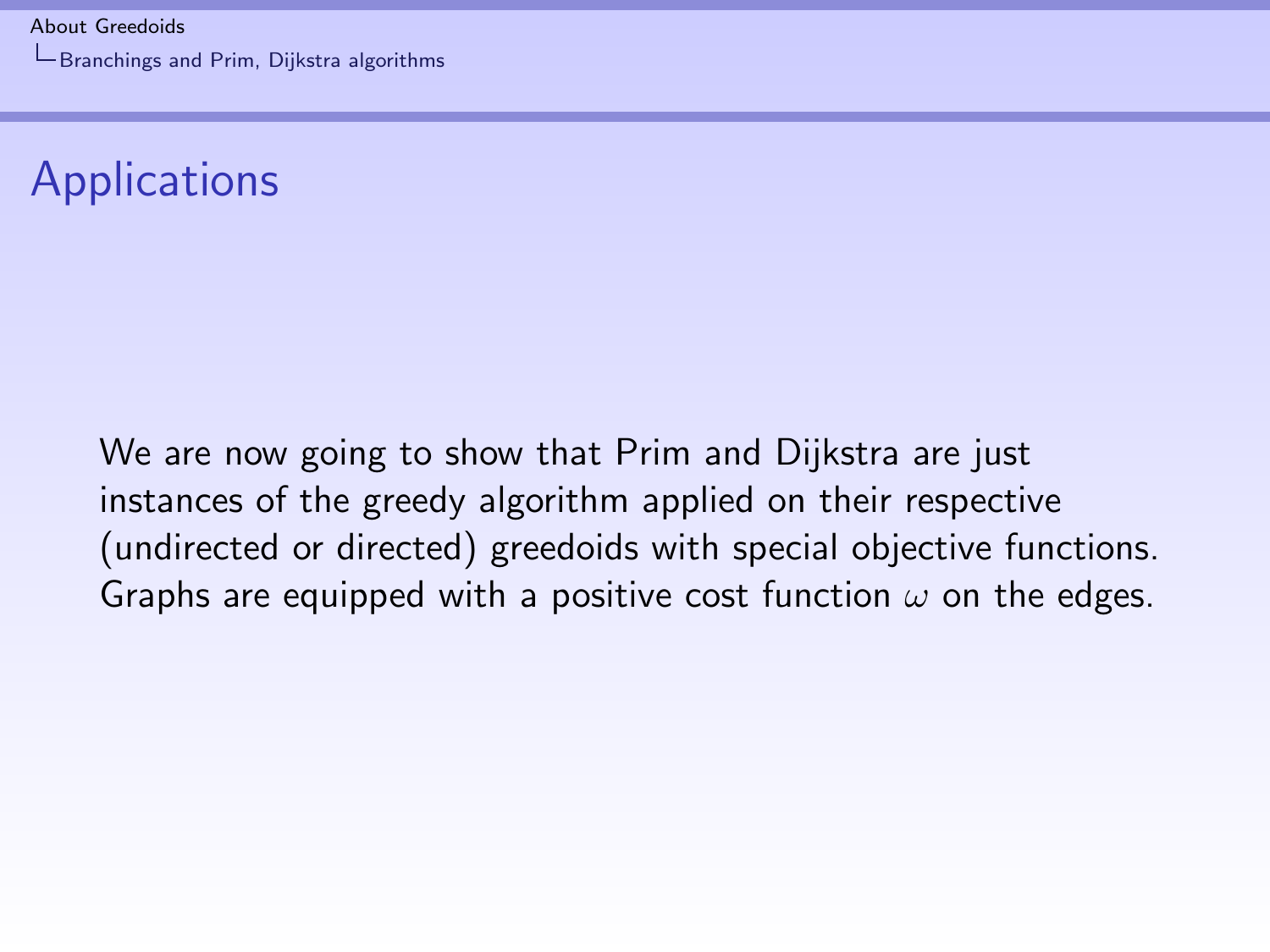# <span id="page-37-0"></span>Dijkstra's algorithm

Prim and Dijkstra are just instances of the greedy algorithm applied on their respective (undirected or directed) branching greedoids with special objective functions. Graphs are equipped with a positive cost function  $\omega$  on the edges.

- $\blacktriangleright$  For Dijkstra the objective function is : For every directed branching  $F$ :  $Cost(F) = \sum_{x \in F} d_F(x_0, x)$ where  $d_F(x_0, x)$  is the sum of the cost of the arcs of the unique path from  $x_0$  to x in F.
- $\triangleright$  As a consequence of the main greediness theorem, Dijkstra's algorithm computes an optimum directed branching rooted in  $x_0$  with respect to the function cost.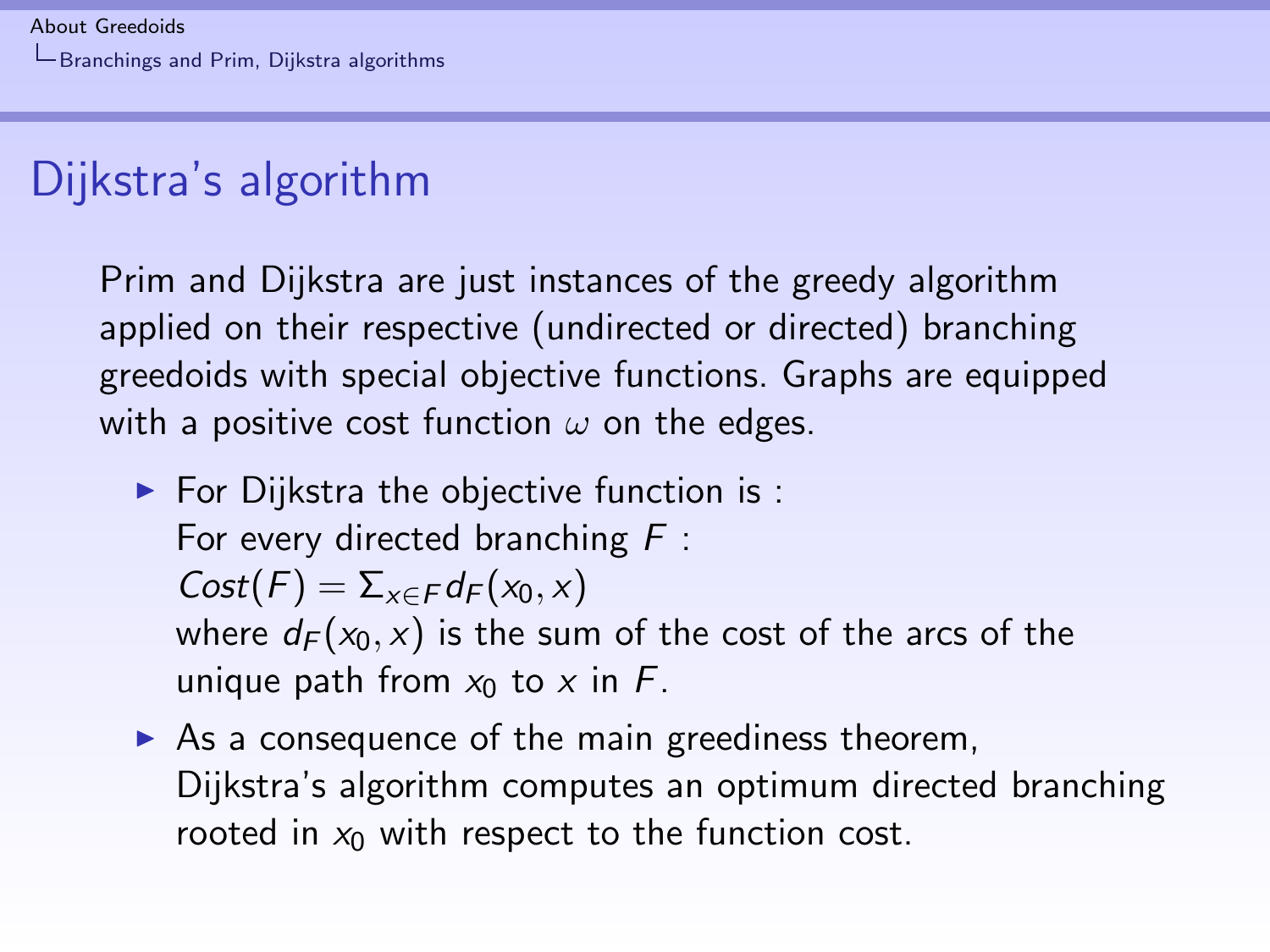- <span id="page-38-0"></span> $\triangleright$  Dijkstra's algorithm just maintains a data structure in order to be able to choose an arc with minimum cost. The greediness explains why it is not necessary to reevaluate a vertex already explored.
- ▶ Similar argument holds for Layered search LL (and also a BFS) which computes an optimum rooted branching minimizing the unit cost distance from  $x_0$ . Since at each step a minimal vertex is visited.
- $\triangleright$  Of course this does not hold for a DFS.
- And what for  $A^*$ ?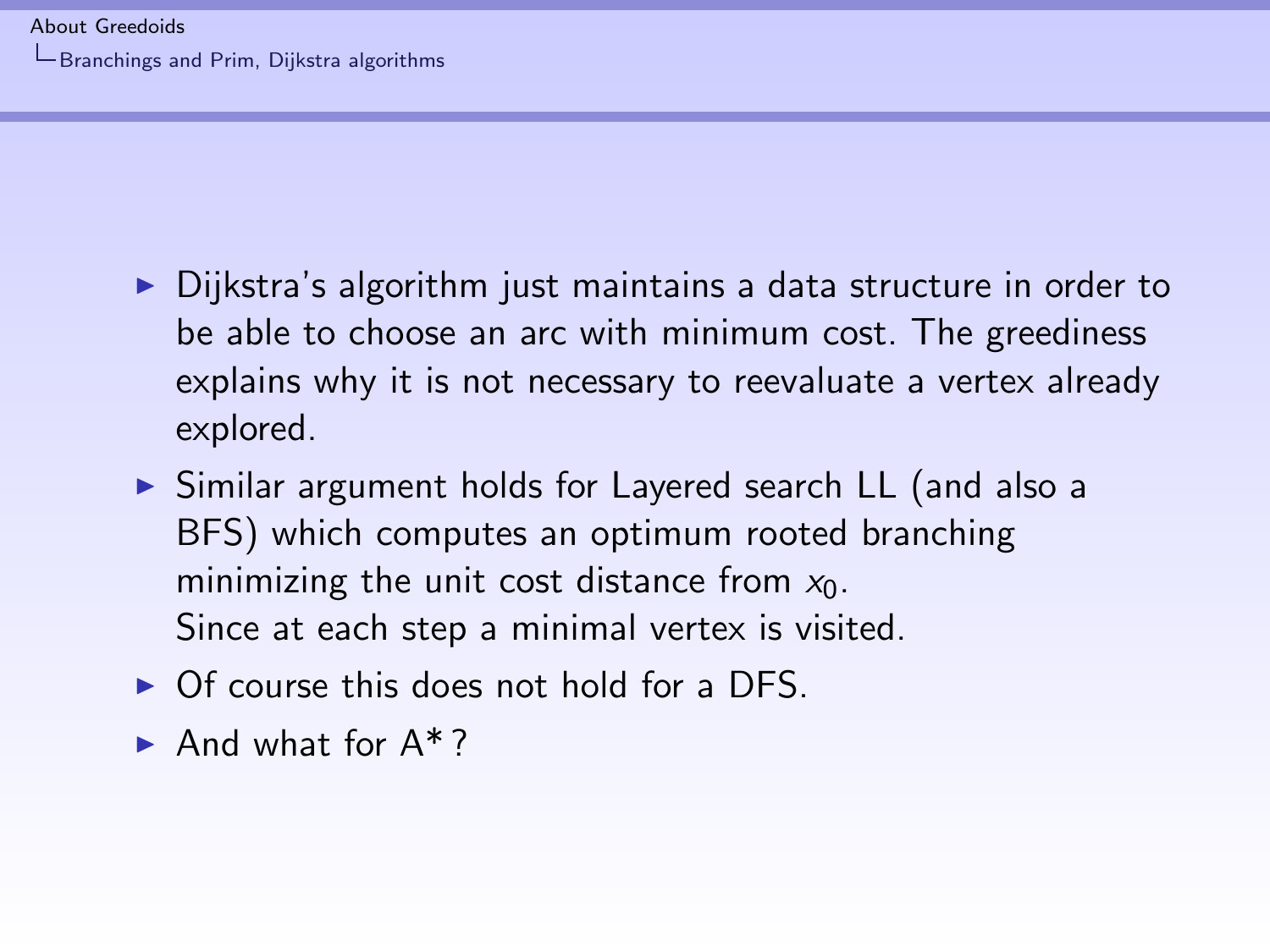# <span id="page-39-0"></span>Prim's algorithm

Prim and Dijkstra are just instances of the greedy algorithm applied on their respective (undirected or directed) greedoids with special objective functions. Graphs are equipped with a positive cost function  $\omega$  on the edges.

- $\blacktriangleright$  For Prim the objective function is : For every branching  $F$ :  $Cost(F) = \sum_{x \in F} d_F(x_0, x)$ where  $d_F(x_0, x)$  is the maximum of the cost of the edge of the unique path from  $x_0$  to x in F.
- $\triangleright$  As a consequence of the main greediness theorem, Prim's algorithm computes an optimum branching rooted in  $x_0$  with respect to the function Cost.
- $\triangleright$  To finish we need to argue that it is a minimum spanning tree.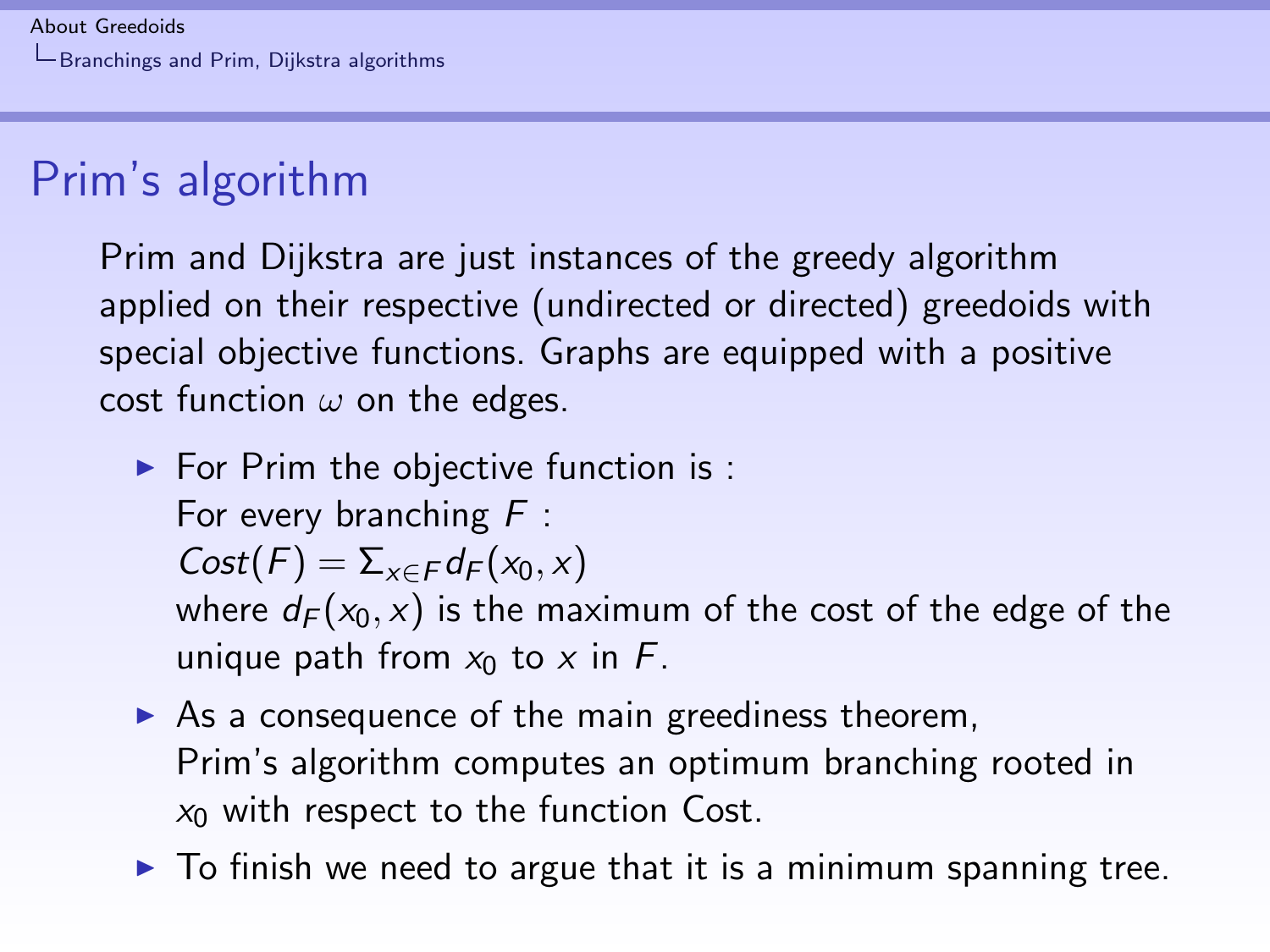# <span id="page-40-0"></span>Another example : convex point set shelling

The shelling sequences of set of points  $E$  in the Euclidean space. Each time a vertex is shelled, it must belong to the convex hull of the set of points.

Partial shelling sequences yield an antimatroid on E.

#### Proof

Same proof as for the antimatroid of simplicial elemination schemes.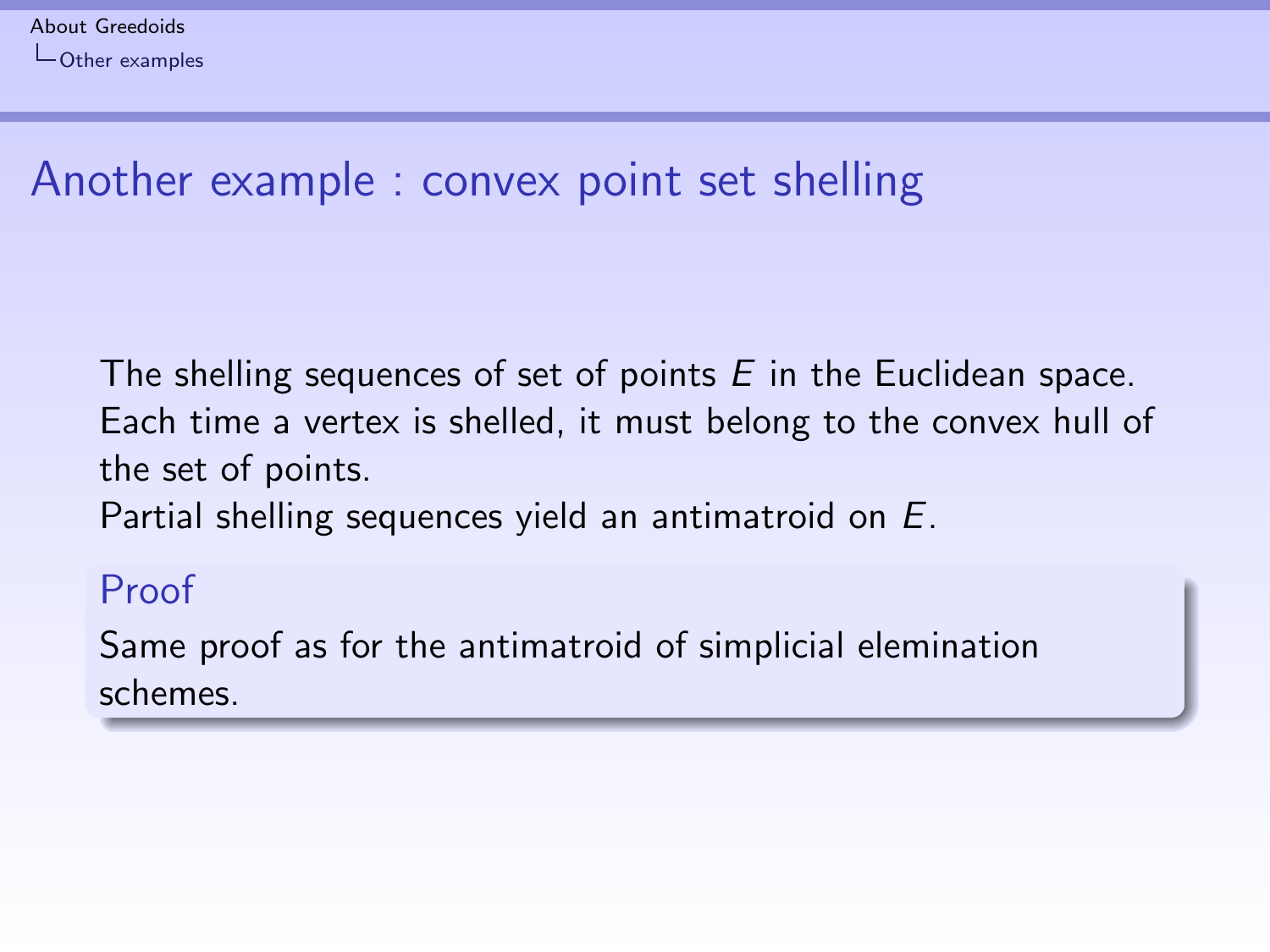<span id="page-41-0"></span>This last antimatroid is interesting since it yields to convex geometries.

Let 
$$
AM = (V, \mathcal{F})
$$
 be an antimatroid, we define :  
If  $\bigcup_{F \in \mathcal{F}} F = U$   
 $CG = (V, \mathcal{G})$  where  $\mathcal{G} = \{U \setminus F | F \in \mathcal{F}\}$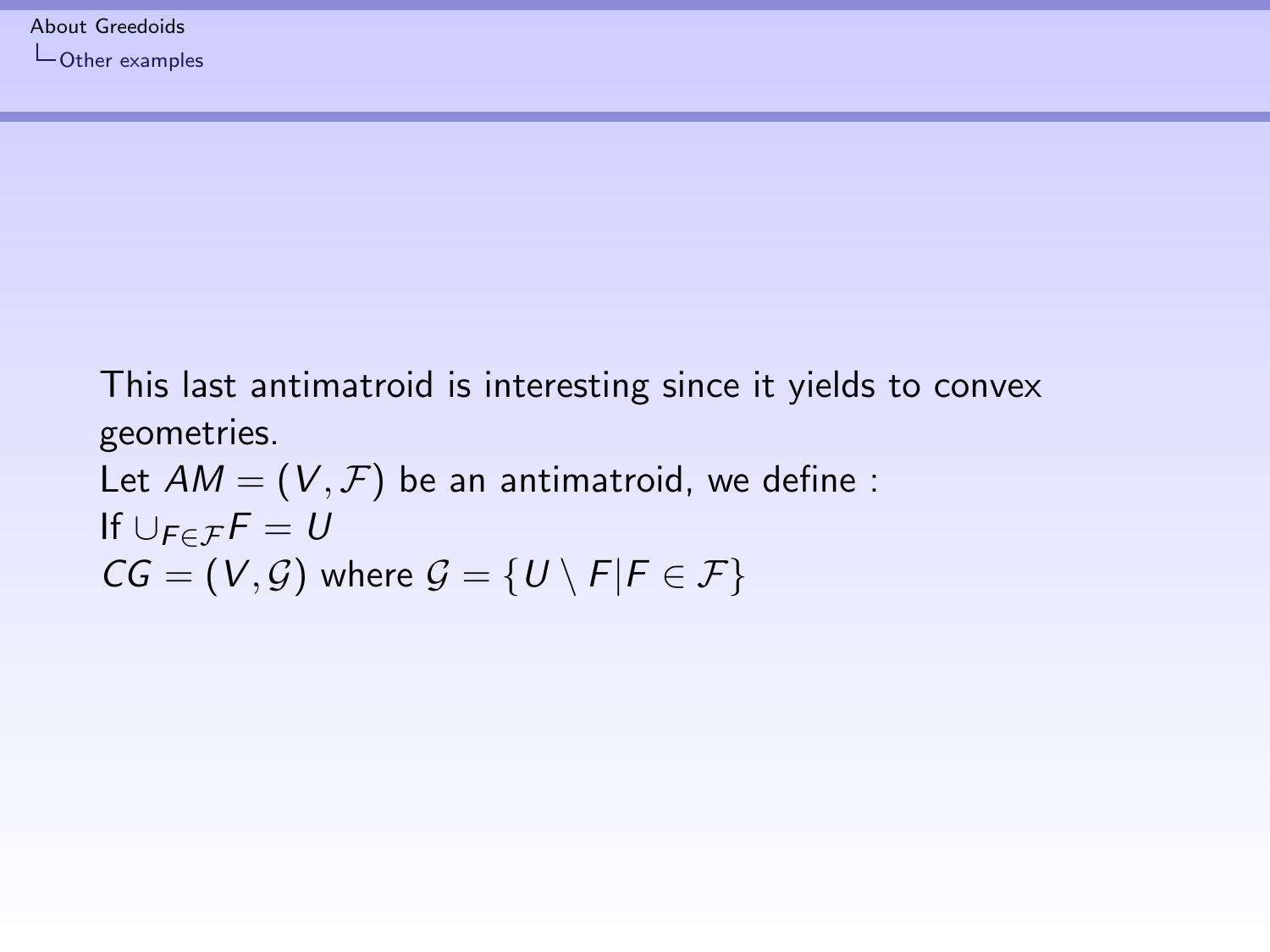<span id="page-42-0"></span>Convex geometries satisfy an anti-exchange axiom, together with a closure operateur L. Let K a set and  $x, y \notin K$  if  $x \in \mathcal{L}(K + y)$  then  $y \notin \mathcal{L}(K + x)$ Easy interpretation for convexity in Euclidian spaces where  $\mathcal L$ means convex hull.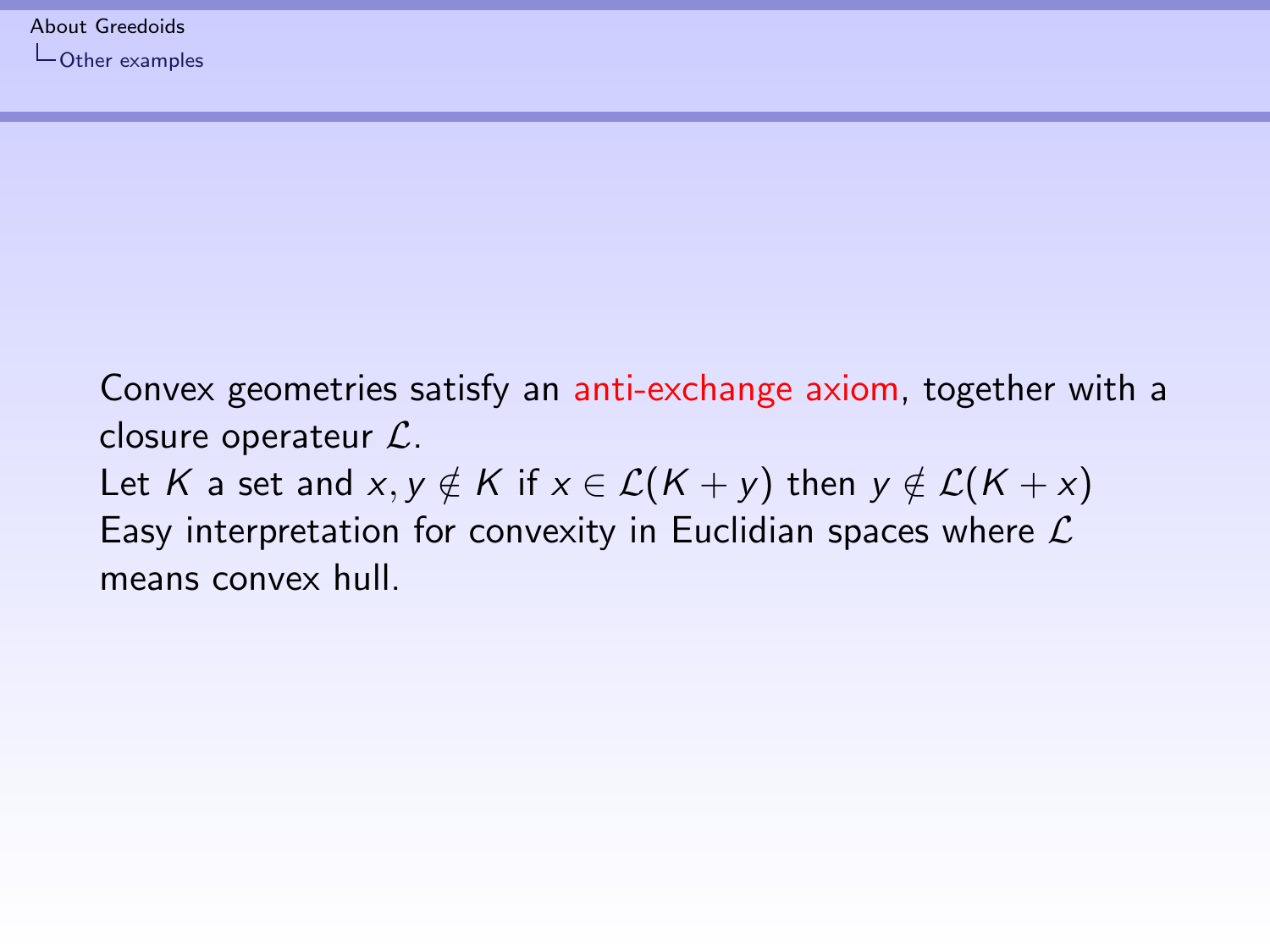<span id="page-43-0"></span>[About Greedoids](#page-0-0)

 $L$ [Other examples](#page-43-0)

#### How can we use this antimatroidal structure ?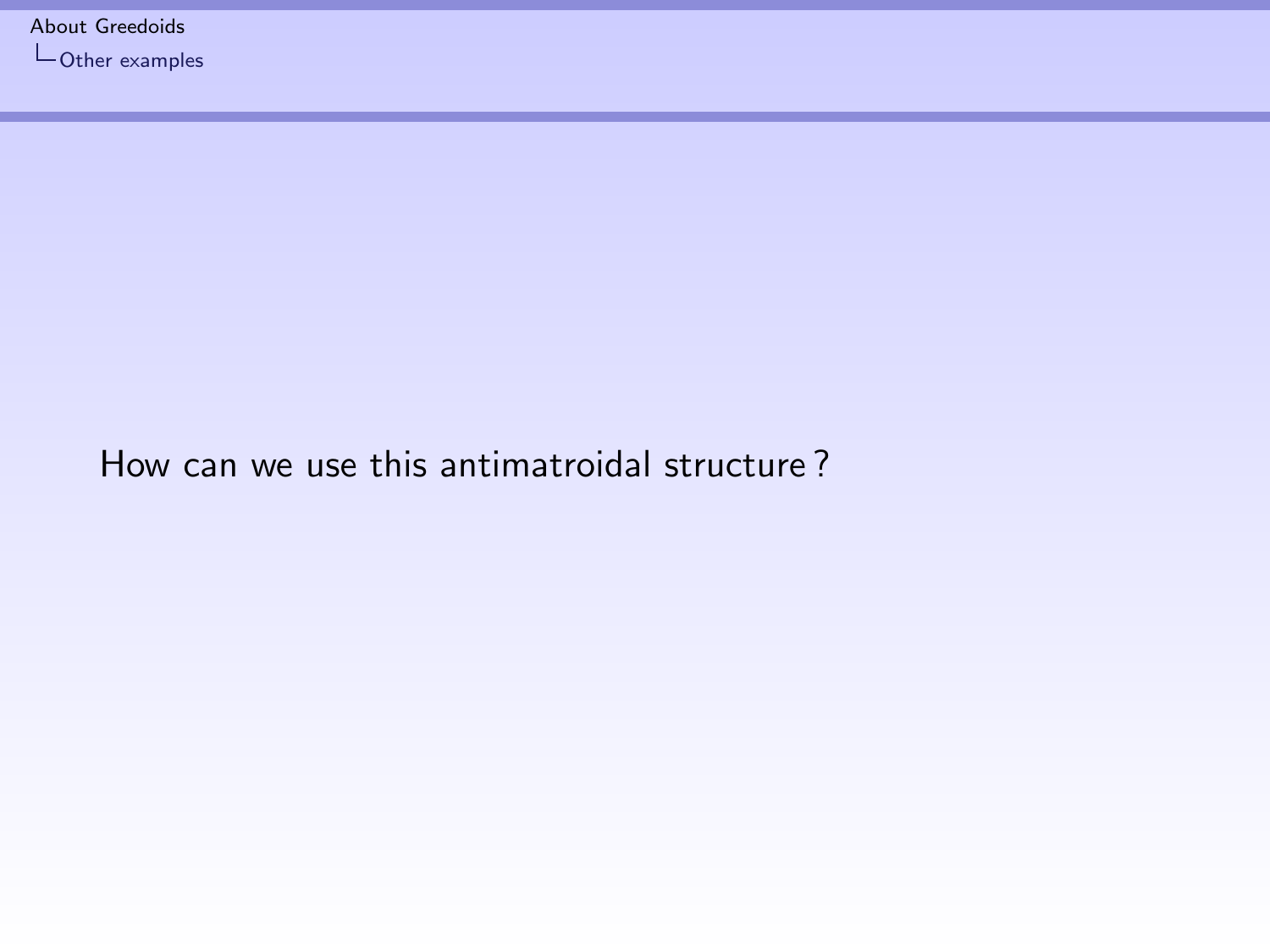# <span id="page-44-0"></span>Optimisation on simplicial elimination schemes

For a chordal graph G : Let  $\tau = x_1, \ldots, x_n$  be a simplicial elimination scheme.  $Bump(\tau) = #$  consecutive pair of elements in  $\tau$  which are not adjacent in the graph G.  $Bump(G) = min_{\tau}Bump(\tau)$ Can we compute in a greedy way a simplicial elimination scheme with a minimum number of bump ? Seems to be related to the leafage problem : We have  $Bump(G) = 0$  if G is an interval graph and more generally :  $Bump(G) \leq Leafage(G) - 2.$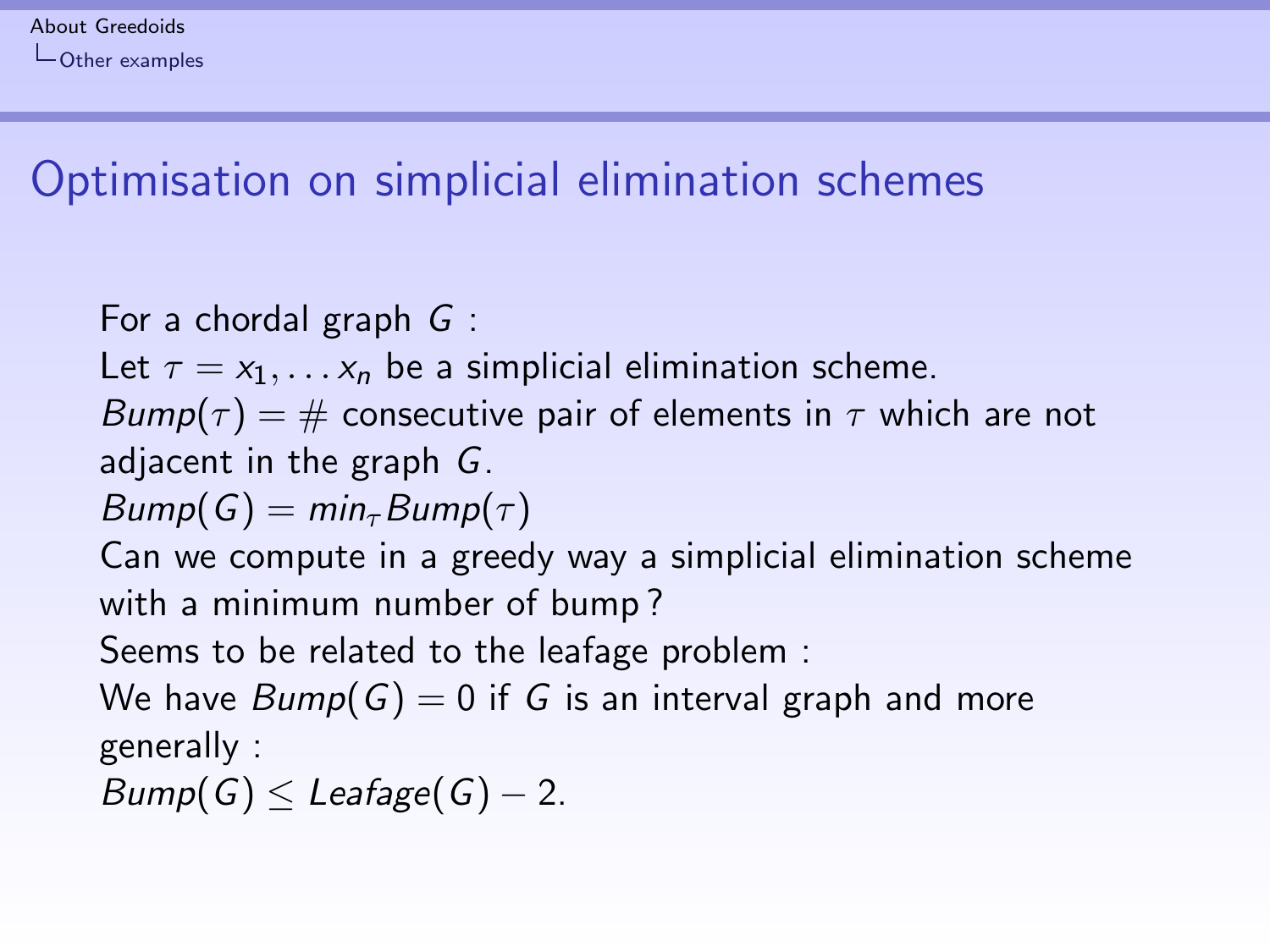# <span id="page-45-0"></span>Submodular functions

#### Definition

E a finite ground set, and  $f: 2^E \rightarrow \mathcal{R}$ . f is submodular if for all  $\forall A, B \subseteq E, f(A \cup B) + f(A \cap B) \leq f(A) + f(B)$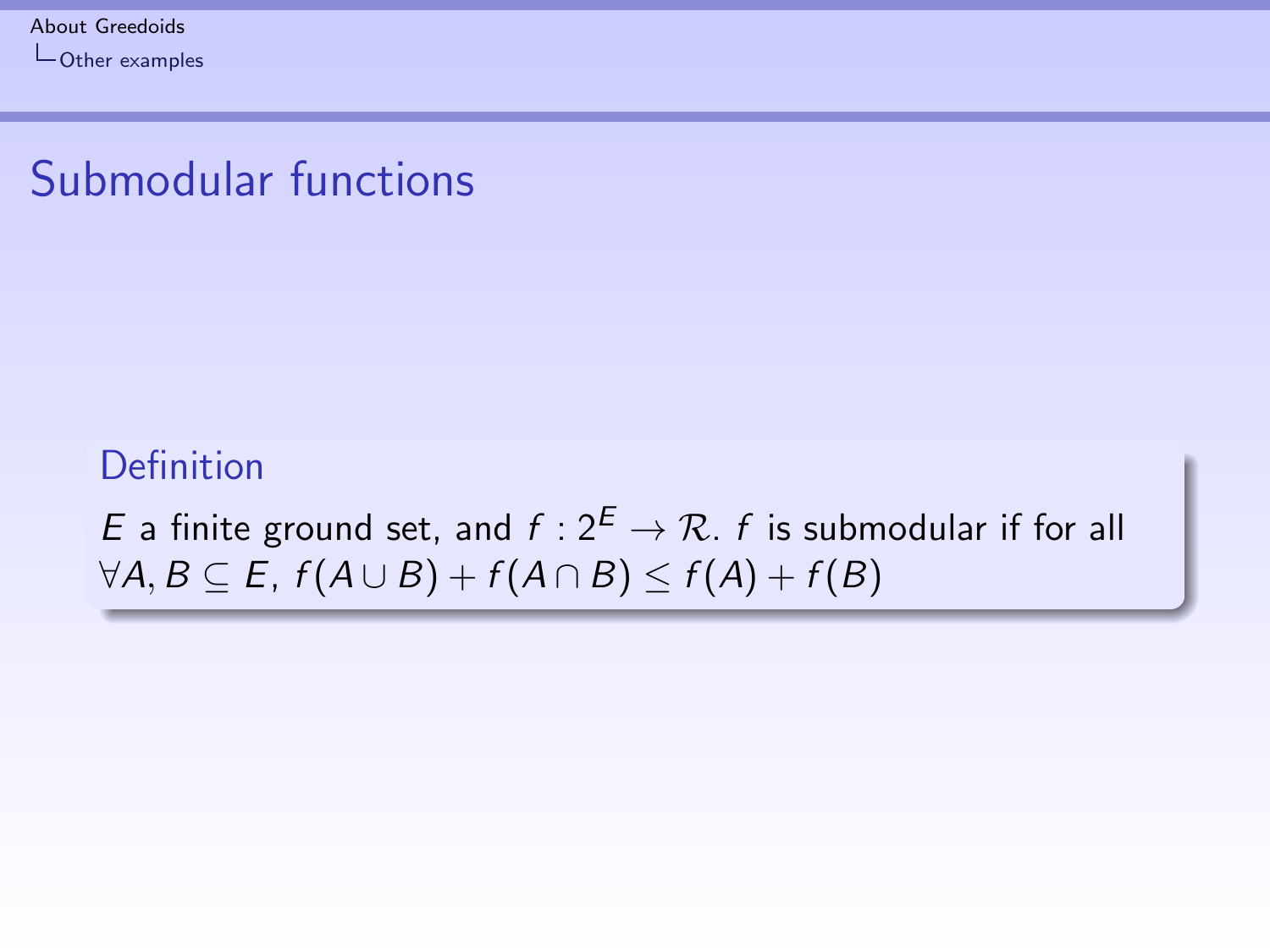#### <span id="page-46-0"></span>[About Greedoids](#page-0-0) [Other examples](#page-46-0)

For a bipartite graph  $G = (X, Y, E)$ Let us define  $\forall A \subseteq X$ ,  $\delta(A) = \#$  the number of edges adjacent to A.

 $\delta$  this generalized degree function is modular.

 $\delta(A) + \delta(B) = \delta(A \cup B) + \delta(A \cap B)$ 

 $\triangleright$  As a little generalization we can define, cut functions in graphs (resp. hypergraphs ) as follows :  $\forall A \subseteq V(G)$ ,  $c(A) = \#$  the number of edges having exactly one extremity in A

Then c is submodular (no equality).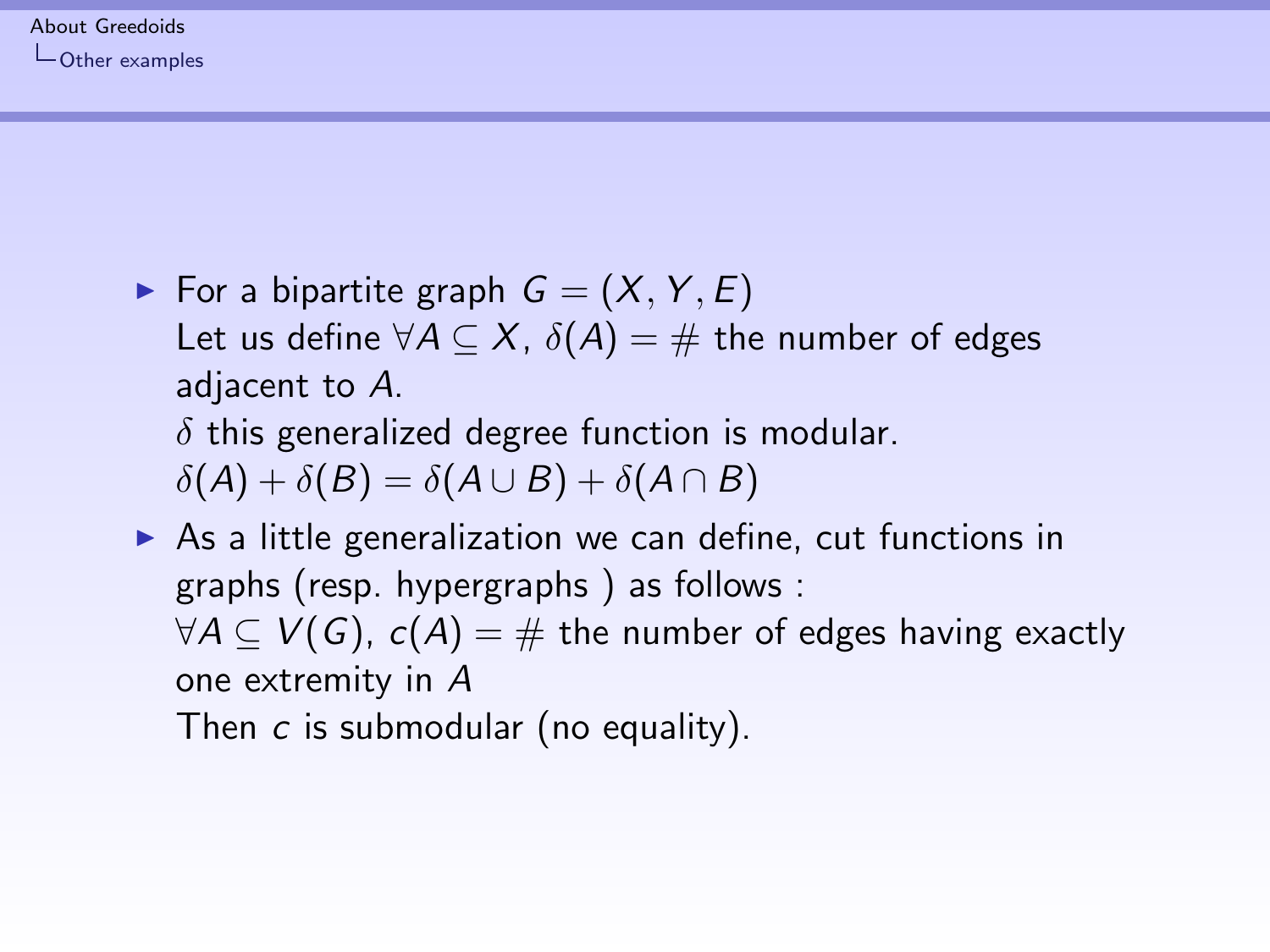### <span id="page-47-0"></span>**Examples**

- $\triangleright$  Number of splitters of a module (a case by case proof)
- $\blacktriangleright$  Rank functions of matroids
- Any positive linear combination of submodular functions is still submodular.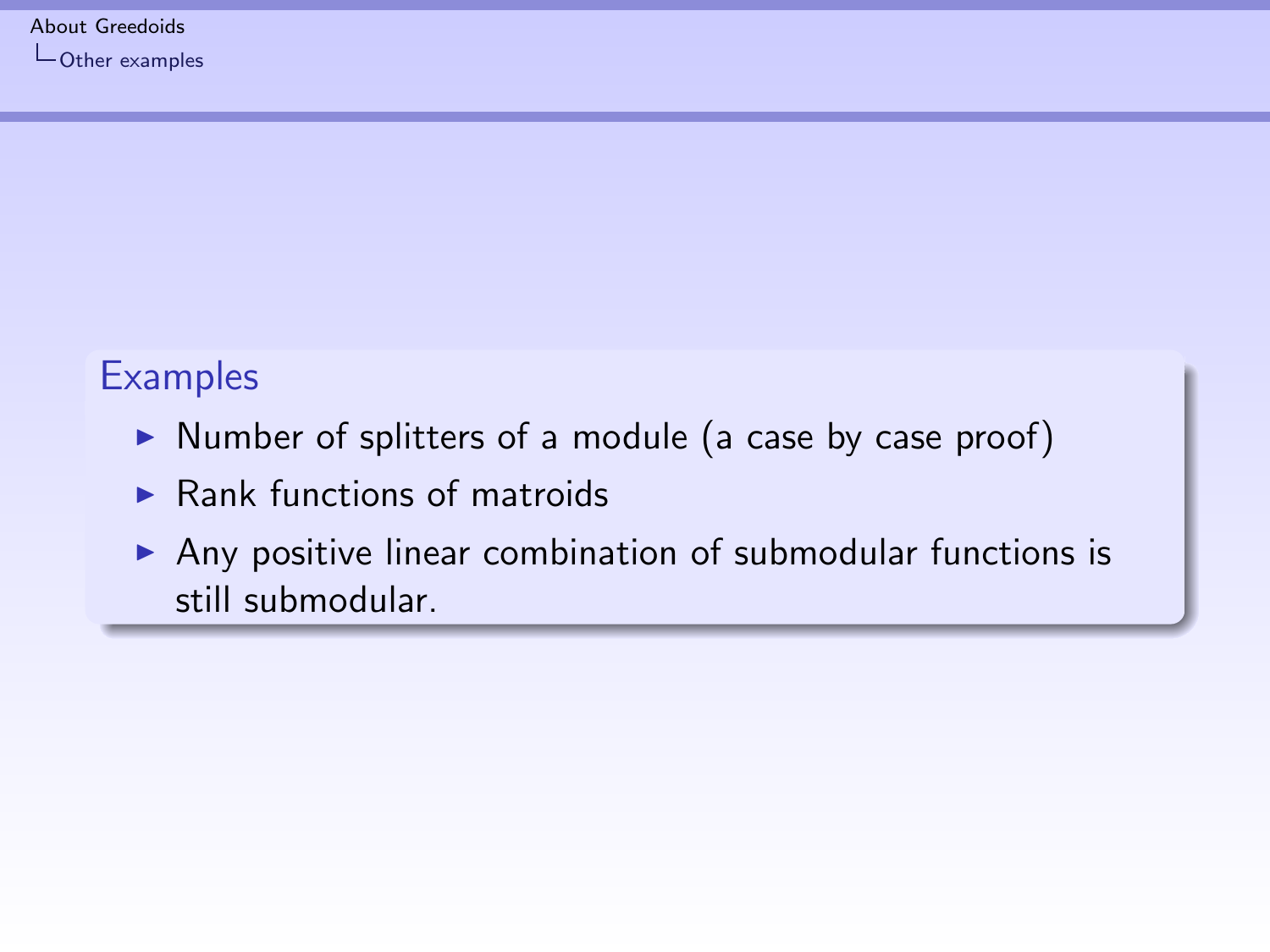<span id="page-48-0"></span>We similarly define supermodular functions. Sometimes we have to consider families that are only submodular on intersecting (resp. crossing) elements. We called them intersecting (resp. crossing) submodular functions.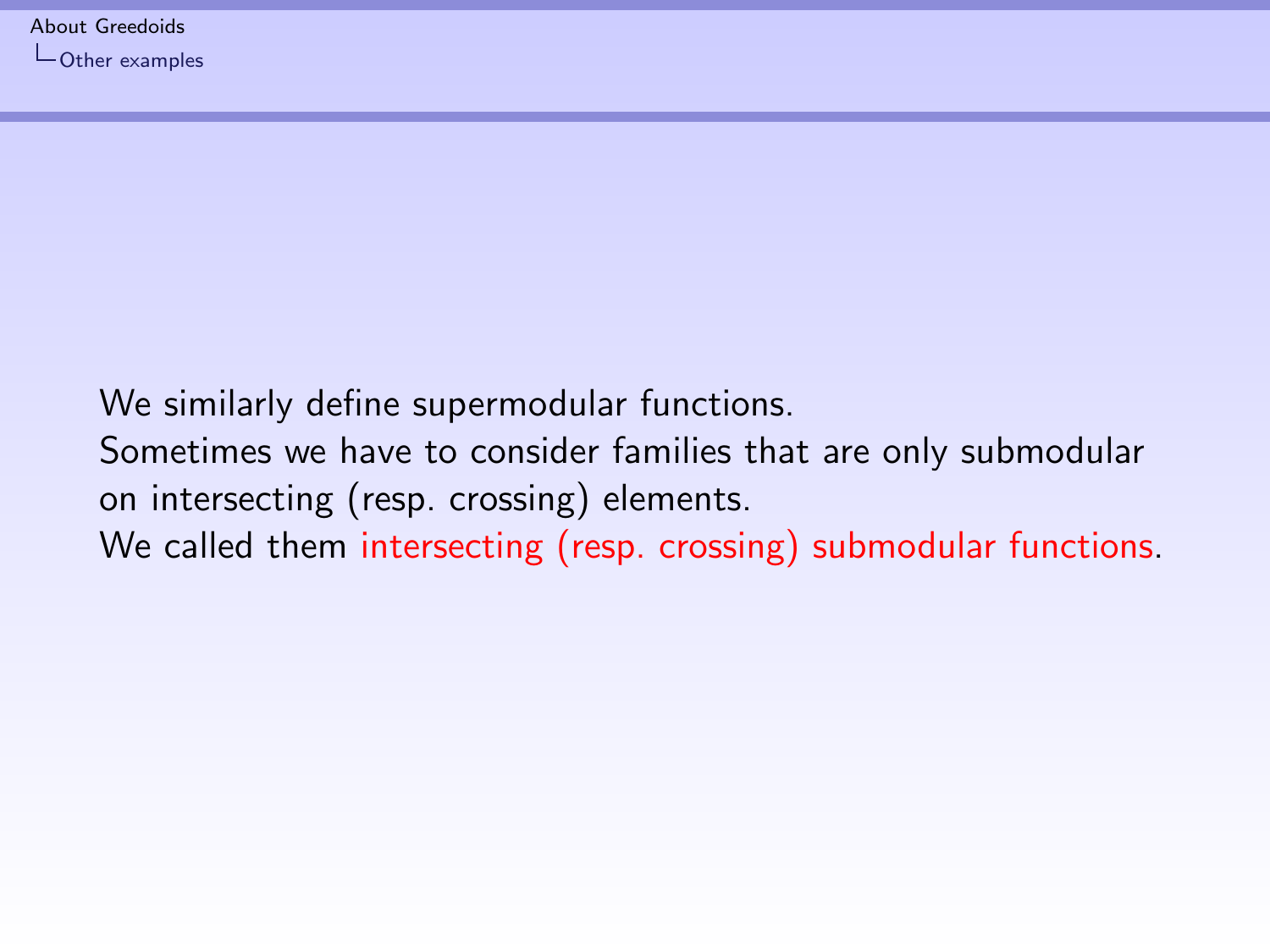<span id="page-49-0"></span>Minimizing a submodular functions is most of the time polynomial. Examples (flows , modules, . . .). Maximizing is more difficult. Recent uses in Machine Learning Theory.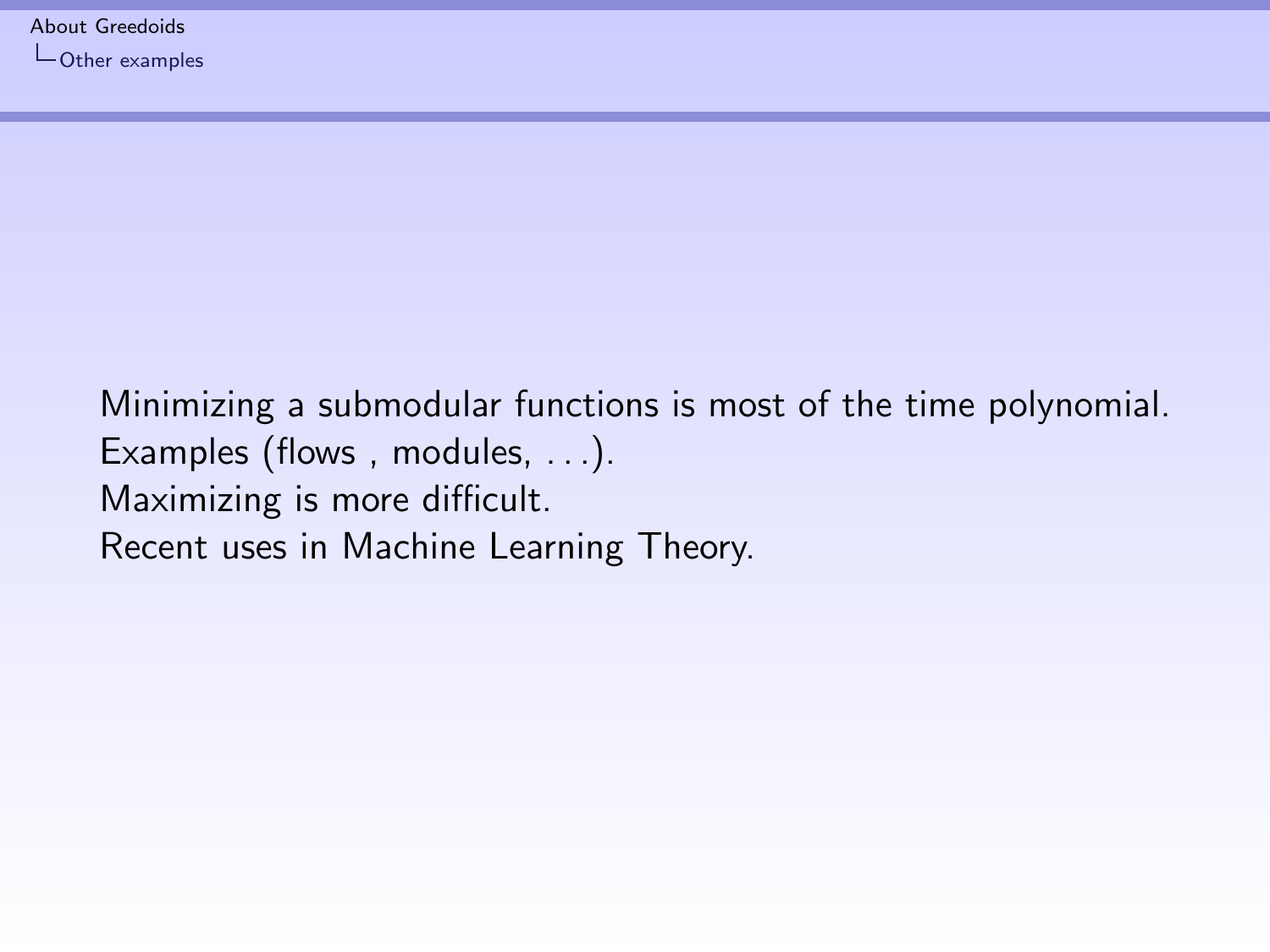# <span id="page-50-0"></span>Polymatroids from Jack Edmonds

A polymatroid is a set systems for which the rank function is a monotone non-decreasing submodular function verifying :  $f(\emptyset) = 0$  $\forall A, B \subseteq E, A \subseteq B$  implies  $f(A) \leq f(B)$ Greedy algorithms can be defined in this framework.